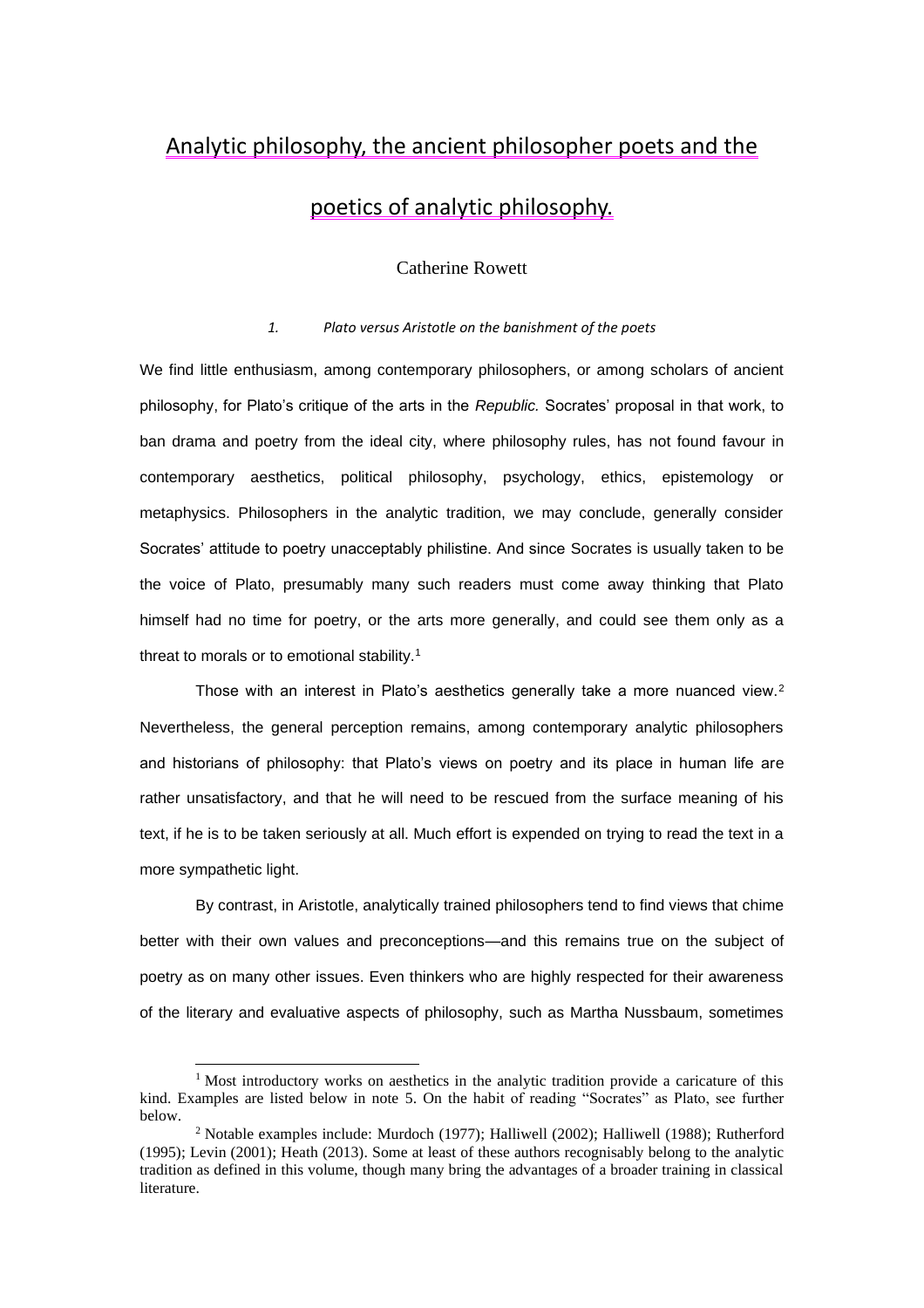reject Plato for things that seems unfashionable— in his metaphysics or his supposed antipathy to the emotions. <sup>3</sup> Many philosophers prefer Aristotle's *Poetics*, finding there a warmer attitude to poetry, and especially to Tragedy. They also look there for what seems like a 'healthier' acknowledgement of the role of emotion in the psyche. <sup>4</sup> Indeed, the solitary mention of *catharsis* at *Poetics* 1449b27-28 is hailed by many as Aristotle's answer to Plato's failure. Despite the ambiguity of the term, and the unresolved controversy over what Aristotle meant, *catharsis* is pressed into service as a justification for valuing drama in a good society. Hence, we find many elementary surveys of ancient philosophy of literature drawing a stark contrast between Plato (bad) and Aristotle (good).<sup>5</sup>

<span id="page-1-0"></span>Yet if we attend to the literary appreciation shown by the two authors in their own works, arguably the competitive advantage is reversed, or at least more evenly balanced. Plato's dialogues overflow with attention to poetry, discussions of literary works, examples chosen from literature, poetry and the arts, explorations of the power of the written or spoken word, investigations of the meanings of lines of poetry, and the tellings of myths and stories in the voice of Socrates or of other major figures such as Protagoras or Aristophanes.

If we want to assess Plato's attitude to poetry, we should not just look at what the character "Socrates" says, in this or that dialogue. We should rather look at what Plato himself does, how he uses and responds to literature, how much attention he gives to the wisdom of the poets and how creatively he builds on that, how he uses poetic and dramatic devices, how his works are crafted to elicit emotional responses and moral motivations, and whether he uses the various poetic techniques to good effect for developing philosophical points, or for generating real enlightenment in his readers. Plato's attitude to poetry can be seen in what he does.

<sup>3</sup> See for example [Nussbaum \(1986\),](#page-23-1) p. 133, 201; [Nussbaum \(2001\),](#page-23-2) p. 356–58.

<sup>4</sup> As also in [Nussbaum \(1986\),](#page-23-1) p. 378–94.

<sup>5</sup> Examples in [Kristeller \(2008\),](#page-22-4) p. 5; [Mothersill \(2003\),](#page-23-3) p. 93; [Ribeiro \(2012\),](#page-24-1) p. 3. See also [Barfield \(2011\) Chapter 2.](#page-22-5) More sensitive assessments of Aristotle's treatment can be found in [Halliwell \(2002\) Part II;](#page-22-0) [Halliwell \(1986\);](#page-22-6) [Heath \(2001\);](#page-22-7) [Graham \(2005\),](#page-22-8) p. 35–37.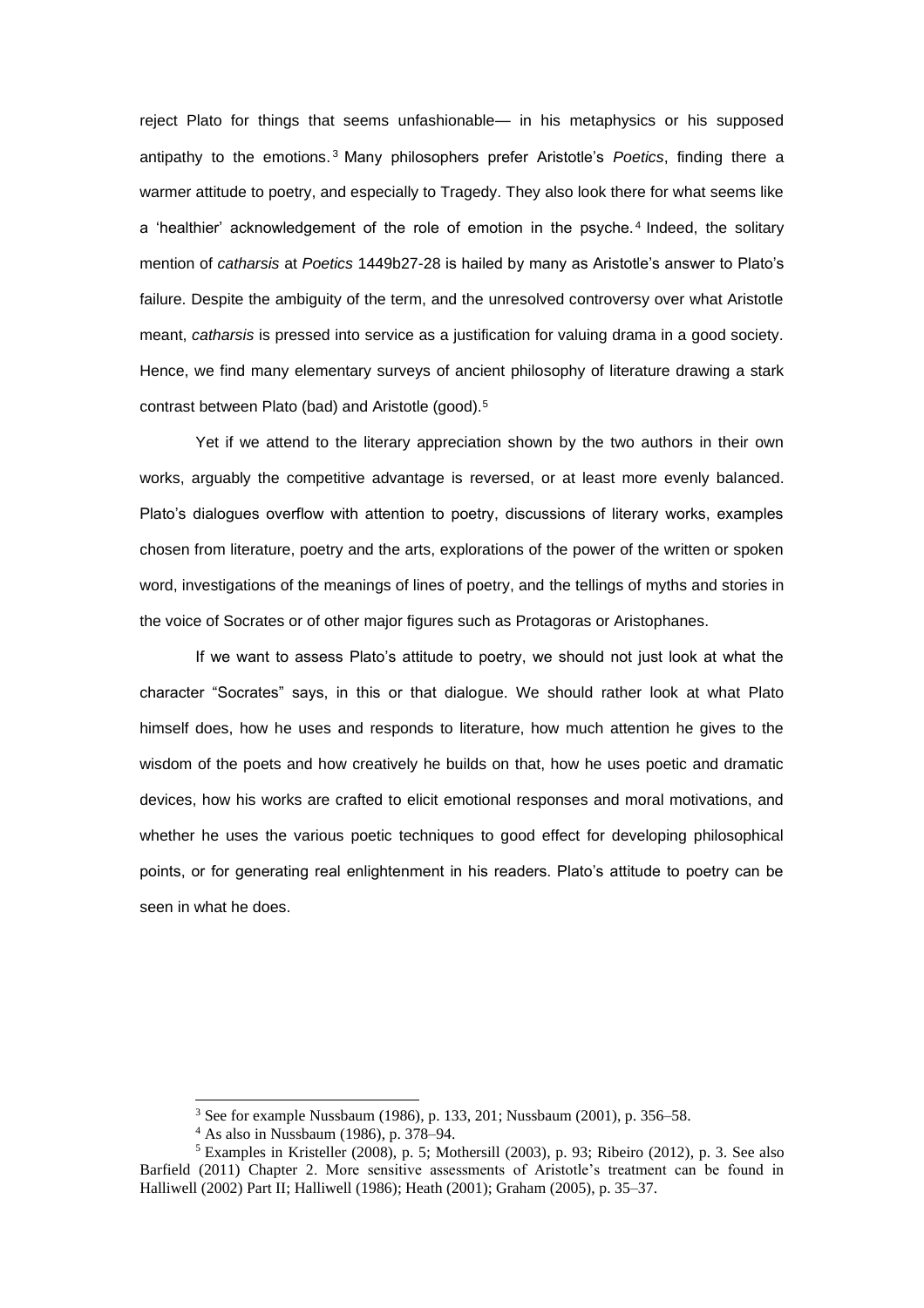#### *2. Plato versus Aristotle: the poetics of the philosophical text.*

One aspect of Plato's literary artistry is his ability to construct believable characters with views of their own.<sup>6</sup> One of these is Socrates, and the Socrates character may sometimes express views on the value of poetry; but we should not take these views to be Plato's views, any more than we should take the character Clytaemnestra to be relaying the views of Aeschylus. As philosophers we seem to have acquired a partial blindness to Plato as playwright, leading to a tendency—especially among analytically trained philosophers—to read Socrates as if he were the voice of the author, and not a character in a play.

It is clear that Plato was moved not only by poetry, but also by the erotic aspects to the love of wisdom. In identifying philosophy as a kind of love, and a kind of madness,<sup>7</sup> he is explicitly rejecting a model of philosophical enquiry as a kind of detached rationality striving for objectivity on the part of the enquirer. As I have argued elsewhere, in the *Phaedrus* Plato juxtaposes the image of a cool, detached rational approach with an alternative (and preferable) image of a subjectively engaged, morally aware, passionate approach that regards the objects of enquiry with an interested gaze.<sup>8</sup> Plato recommends an approach that is truly erotic and passionate, because one cannot investigate what is good without seeing it as good, and to see it as good is to be overwhelmingly responsive to it, and to allow it to take a suitable position in one's life. There is no cool detached investigation of the best and most desirable object. If you could do that coolly, you would not have actually realised what you are handling.

So to understand Plato's approach to philosophy one must investigate the erotics of philosophy, not just the logic of the arguments in the dialogues. The standard for good philosophy will not be a ranking by how good the *arguments* are, for any old conclusion—as though what mattered above all was logical form—, but by how effectively the presentation, of

<sup>6</sup> On Plato's use of characters, see also Rowe's chapter in this volume, though he is more willing to identify Plato with his Socrates character than I am.

<sup>7</sup> For philosophy as a kind of love, see *Republic* 476D. Doubtless the comparison to absurd cases of indiscriminate pederasty or oenophilia is a joke, but it has a serious undercurrent. For the erotic aspects of philosophy, see Socrates's speech in the *Symposium*, and for philosophy as a madness, along with poetry, *Phaedrus* 249D.

<sup>8</sup> [Osborne \(1999b\).](#page-23-4)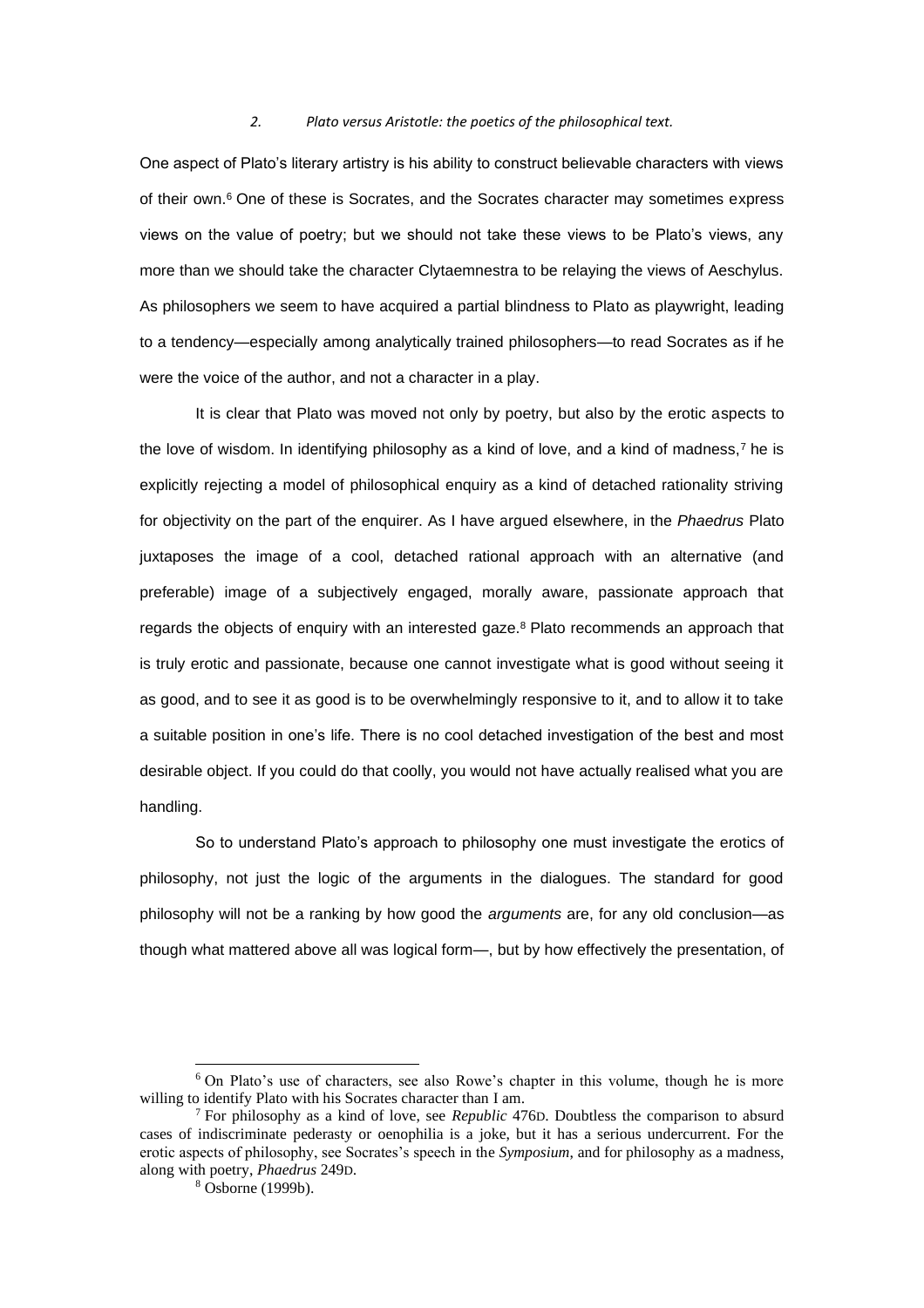whatever form, brings the reader or listener to love, to engage, to appreciate the truth and to recognise its value as something that matters in life, and not simply to *find it*. 9

If this is a correct analysis of Plato's position, it follows that the form of a philosophical presentation should be such as to achieve just that kind of conversion and engagement of the heart. If poetry can do that, then poetry will be a fitting form and a good ally for philosophy's task. If drama is good, then one might use that. If argument is good at this, then that too is fine. But if any medium is incapable of delivering the requisite passion, alongside the discoveries (if any), then that medium is inappropriate.

It seems that analytic philosophy tends towards the reverse of those Platonic values: it prefers a cool rational detachment with no partisan interest in the results and no commitment to their value for life or for the agent. It prefers clean presentation of unadorned argument, and, for some at least, scientific models of enquiry that leave the heart and the passions out of the picture. It is suspicious of passionate enthusiasm, while not necessarily being explicit or self-aware about the fact that it is thereby endorsing some implicit values of its own— that it is placing a high value on the impartiality of the observer, cultivating insensitivity to such "distractions" as aesthetic considerations, value-laden commitments or personal moral scruples on the part of the agent— and also developing a certain poetics of its own discourse—a "poetic" of clean prose uncluttered by adornments that might draw attention to other values besides rigour and logical form.<sup>10</sup>

Turning to Aristotle, we might initially think that the surviving philosophical works are not designed to show literary merit in the way Plato's are. His methods typically start from a review of what he regards as canonical philosophical and scientific literature from Thales to Socrates and Plato. Nor do they typically include literary criticism or the kinds of analysis of a poet's teaching that we find in some of Plato's work (the *Protagoras,* for instance). Obviously, there are exceptions: Aristotle's *Poetics* is directly devoted to the systematic analysis of dramatic composition and plot, and the *Rhetoric* is specifically interested in persuasive

<sup>9</sup> This claim might look too strong for Plato, who surely would not favour forms of persuasion and conversion that depend upon sophistical or rhetorical wool-pulling. But I take it that such methods would not meet the criterion I am offering here, that the philosopher must engage the listener in an honest and lucid love of the truth.

 $10$  The points I am making here turn out to be rather similar to points made by Iris Murdoch in many of her essays, such as the three essays in [Murdoch \(1970\).](#page-23-5)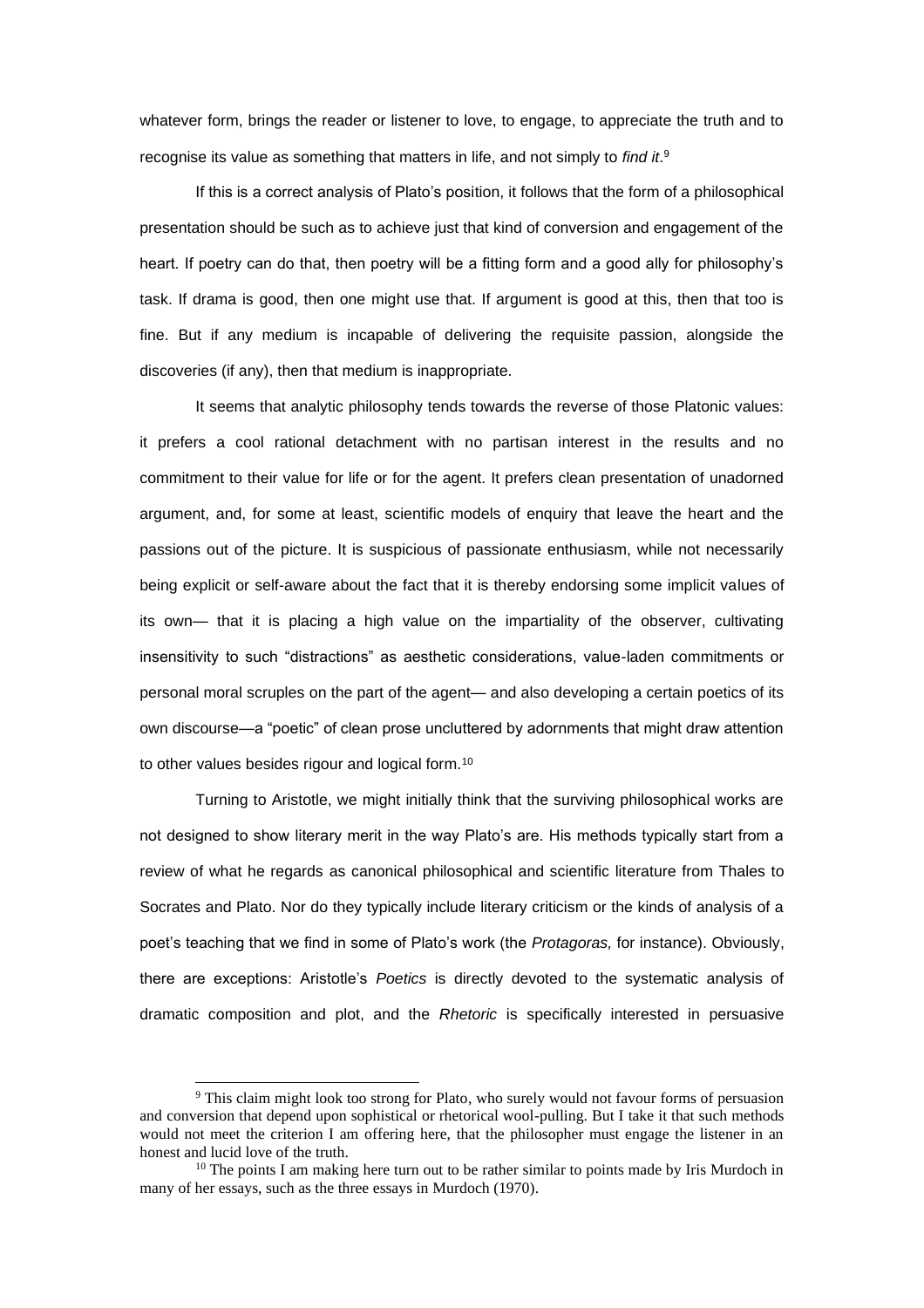speech acts. But these are exceptions where we would expect a philosophical discussion of how poetry works.

On the other hand, if we look more closely, we can also see that Aristotle was well versed in poetry: he cites Homer and Empedocles by heart.<sup>11</sup> It is probably an accident of history that we cannot read the complete dialogues that were Aristotle's published works, and were of much more literary merit according to the ancient reports. It is clearly unfair to judge Aristotle's literary artistry on the works that were not written for publication.

Furthermore, there is an issue with reading Aristotle that is directly comparable to the problem of whether Socrates speaks for Plato. For all his superficially more prosaic style, Aristotle is really no less dialectical than Plato; and often the change of voice is less clear than it is in Plato; so when reading Aristotle it can be very hard to discern whether he is presenting the challenges to be addressed, or problematising the views of others, or offering a proposal of his own to solve the dilemma. Reading a dialectical text of the kind that Aristotle writes requires us to imagine it as a drama, so any reader who is blind to the drama, or misses the dialectical delay before we get the solution, may become confused or even draw false conclusions. We face a similar task in reading Wittgenstein, to name but one useful parallel from more recent history.

Still it remains true, that in the treatises we have, Aristotle does not, as Plato does, present his ideas through myth, fables, or poetry. There is, thus, a curious irony in the fact that the philosopher most famous nowadays for *rejecting* poetry, and contrasting it with philosophy, is the one who shows himself, in the works that we now read, so brilliantly capable of appreciating the poetic, and indeed using it, in practice, as a tool for exciting work in philosophy;<sup>12</sup> while Aristotle, whose attitude to tragedy has generally seemed warmer than Plato's, comes across as far less proficient than Plato at deploying literary devices to further a

<sup>&</sup>lt;sup>11</sup> He clearly knew and could recite the whole text of Empedocles. See below note [54.](#page-16-0) I thank Matthew Duncombe for insisting on the importance of Aristotle's knowledge and love of Homer. [Monro \(1901\),](#page-22-9) p. 429 reckons that 93 lines of Homer are quoted by Aristotle (which contrasts with 209 lines in Plato).

<sup>&</sup>lt;sup>12</sup> In the biographical tradition we find it reported that Plato was both a painter and a poet before meeting Socrates, and that at the time that he became a disciple of Socrates he had intended to enter the tragic competition—but discarded his entry and gave up poetry on hearing something that Socrates was saying (presumably against poetry) outside the Theatre of Dionysus. (*Diogenes Laertius* III.5). The story may be fanciful, but it conveys a genuine perception that Plato was indeed a great poet. I thank Pavel Gregorić for reminding me of this story.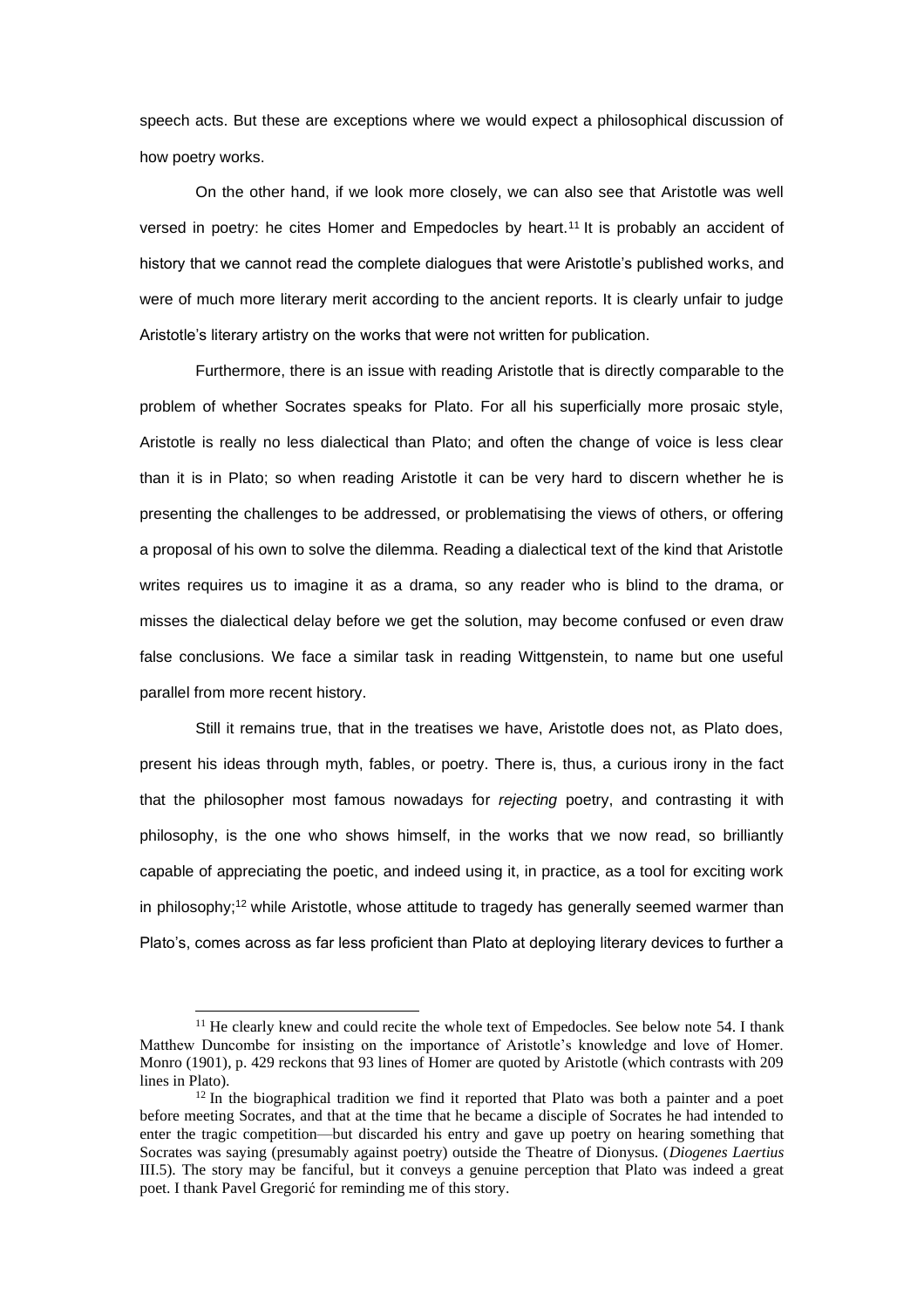philosophical enquiry. There is little in the notion of *catharsis* to suggest that poetry or drama could *enhance* the work of philosophy, however we might understand *catharsis*. 13

Both Plato and Aristotle note the risks that rhetorical devices may obstruct clear thought. In Plato's dialogues, Socrates often protests about highly rhetorical speeches, and warns against encomia that praise the wrong things or make bad things seem good.<sup>14</sup> Some of Aristotle's remarks in the *Rhetoric* imply that poetic ornamentation is inappropriate in texts designed to convey information or to deliver an argument without obfuscation.<sup>15</sup> He chides writers such as Gorgias for their florid style, even though—as he acknowledges—uneducated readers rate such stylistic ornament very highly. That kind of rhetorical prose is a relic of spoken rhetoric's archaic origins in the poetic discourse that was the default mode of deliver in ancient times, he suggests.<sup>16</sup> Equally, Aristotle would not advise us to consult Hesiod or Homer on scientific subjects, any more than Socrates did. And while Aristotle's own predilection for taxonomy and classification surely owes something to ancient "catalogue" poetry, his choice of plain prose, not poetic discourse, for these taxonomical reviews of the literature is clearly deliberate.

Someone might say that there is a more profound difference between Aristotle's taxonomies and the ancient lists in poetry. Aristotle also seeks tools of analysis for the catalogue, such as structures of genus and species, so that the classification delivers a structured science rather than just a list. On the other hand, contrary to that thought, one might also argue, that the poetic catalogue was likewise structured to match its subject matter—for instance classifying the ships by the geographical location from which they came,<sup>17</sup> reflecting the poet's recognition that location is the key to understanding the list, given the purpose it serves. Likewise, listing gods according to their place in a theogonical narrative respects the key motif for understanding their origin and their demise.

<sup>&</sup>lt;sup>13</sup> Nussbaum proposes to find a philosophically relevant value for tragedy by adopting a third way of understanding *catharsis* (besides purification and purgation), namely as *clarification,* see [Nussbaum \(1986\),](#page-23-1) pp. 388–89. On 'clarity' as a value in philosophy, see Jenny Bryan's paper in this volume.

<sup>14</sup> Relevant material occurs in the *Gorgias, Protagoras, Symposium* and *Phaedrus* for example. See also [Nightingale \(1995\),](#page-23-6) Chapter 3; [Nightingale \(1993\);](#page-23-7) [Levin \(2001\),](#page-22-2) Chapter 5.

<sup>15</sup> Aristotle *Rhetoric* III.1 1404<sup>a</sup>20–39.

<sup>&</sup>lt;sup>16</sup> Aristotle *Rhetoric* III.1 1404<sup>a</sup>20-21.

<sup>17</sup> E.g. *Iliad* II.495–785.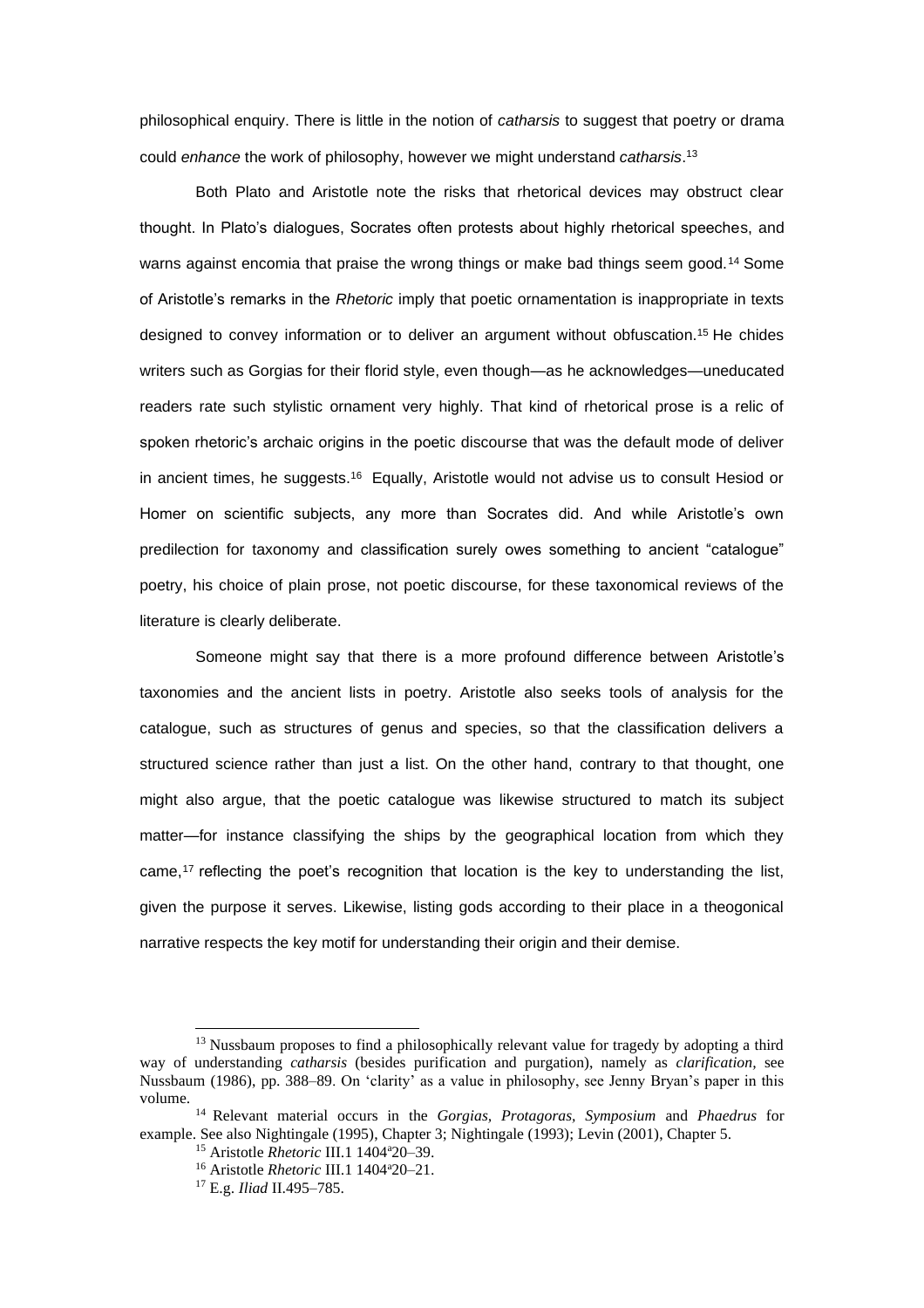Should we say that Aristotle cancelled what Socrates calls (at *Republic* 607B5–6) an "ancient quarrel between poetry and philosophy"?<sup>18</sup>

On reflection, it seems not entirely. In fact, perhaps Aristotle really has more of a quarrel with poetry than Plato does—and perhaps Plato really had no such quarrel to begin with.<sup>19</sup>

#### <span id="page-6-0"></span>*3. The poetics of analytic philosophy*

It would be tempting to surmise that analytic philosophers find Aristotle's attitude to poetry more congenial than Plato's, partly because analytic philosophers keep their philosophy and their love of poetry in separate compartments, taking art, literature, drama, poetry, and music as modes of relaxation or emotional discharge, but not as part of the philosophical toolbox. Certainly an analytic philosopher can write philosophy *about* the fine arts (as Aristotle does, in the *Poetics*), but they are less likely than Plato is to make poetry integral to the doing of philosophy or the delivery of philosophical results. The analytic tradition is probably quite comfortable with at least a sceptical attitude towards, or if not a quarrel with, any poets, novelists, literary critics or film directors who claim to have made important philosophical contributions in their work. There are, of course, also many distinguished exceptions to this generalisation.

What is the poetics of philosophical discourse, according to Analytic Philosophy? Of course, the very ill-defined term "analytic" incorporates a very wide range of disparate types of philosophy and ways of doing it. However, it seems clear that some general norms and ambitions can be identified, using paradigm cases. For instance, in the 1970s and 1980s, Ted Honderich edited a series of volumes on the history of philosophy called "The Arguments of the Philosophers". It was intended to provide "an essentially analytic and critical account of each of the considerable number of the great and influential philosophers", the editor explained. "Each book will provide an ordered exposition and an examination of the contentions and doctrines of the philosopher in question," it says. The whole set was to provide "a contemporary assessment and history of the entire course of philosophical

<sup>&</sup>lt;sup>18</sup> As a number of recent scholars have noted, there is no evidence of any "ancient quarrel" antedating Plato's claim*.* See [Nightingale \(1995\),](#page-23-6) Chapter 2; [Barfield \(2011\),](#page-22-5) p. 1; [Most \(2011\).](#page-23-8) It is ironic that Plato uses literary evidence, and uses it in an obfuscatory way, to defend what is effectively *a lie* about the hostility between philosophy and poetry, attributed to a past that cannot be checked.

 $19$  See above, not[e 18.](#page-6-0)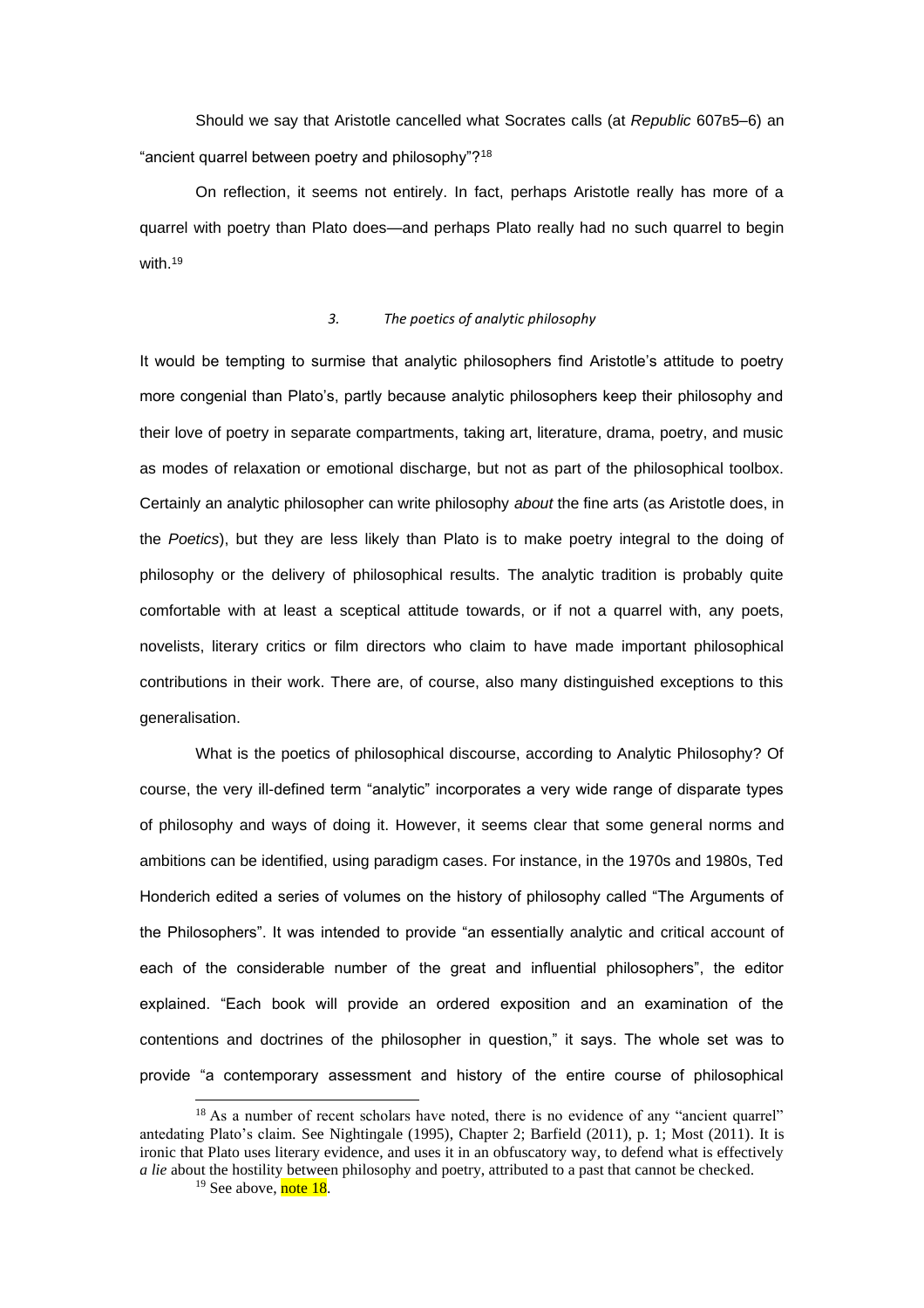thought." Basically, what was meant here was that a contemporary, or analytic, account would be one that translated past philosophers into the idiom of analytic philosophy of the 1970s.<sup>20</sup> A distinguished band of analytically trained historians of philosophy were assigned to the task (Ralph Walker for Kant, David Hamlyn for Schopenhauer, Timothy O'Hagan for Rousseau, Justin Gosling for Plato, Barry Stroud for Hume, and so on). The title of the series conveyed the idea that philosophy is principally evaluated on arguments, not on the views that the philosopher is recommending thereby, although the more detailed description of the series did also mention "contentions and doctrines".

However, the goal of the series was not just to detect and formalise the arguments presented by past philosophers, but also to test their premisses and assumptions according to the standards of analytic philosophy, to consider whether their edifice was built soundly on a foundation of necessary, or perhaps even analytic, truths.

The volumes in this series vary in how rigorously their authors attempt to reformulate their chosen philosopher's work into the analytic style. Some embrace the project with more glee than others. Among the most enthusiastic is Jonathan Barnes, in his volume on *The Presocratic Philosophers* (initially published as two volumes due to the sheer quantity of material that he had to offer). By virtue of this exuberant embracing of the project, of his explicit and judgemental enthusiasm for whatever material turns out to conform comfortably to the analytic ideal, and of his barefaced contempt for what does not, his volume provides an exemplary paradigm for my project here. While conceding that Barnes is deliberately presenting something of a caricature of the genre, we should value the chance to examine such a clear specimen of an analytic treatment of ancient philosophy.<sup>21</sup>

Our task is to examine the approach, and the values underpinning the project. Taking a sample at random, his chapter on 'Pythagoras and the soul' includes a treatment of

<sup>&</sup>lt;sup>20</sup> Someone might object that my discussion here examines only the poetic of analytic philosophy as practised in the 1970s. I would respond that my point is to consider a very austere mode of doing ancient philosophy: one that was widely practised then and is far less common now (as most of the papers in this volume testify). However, some practitioners continue that tradition: more recent examples might include, for instance, [Charles \(2000\);](#page-22-10) [Peramatzis \(2011\);](#page-23-9) [Hanna \(2004\).](#page-22-11)

<sup>&</sup>lt;sup>21</sup> The example is a paradigm case of attempting to decode the Presocratics into analytic form. However, Barnes's own prose, as Matthew Duncombe has wisely reminded me, is far more literary and indulgent than the ideal to which he holds the thinkers whom he is describing, as will be apparent from the quotations I have included below.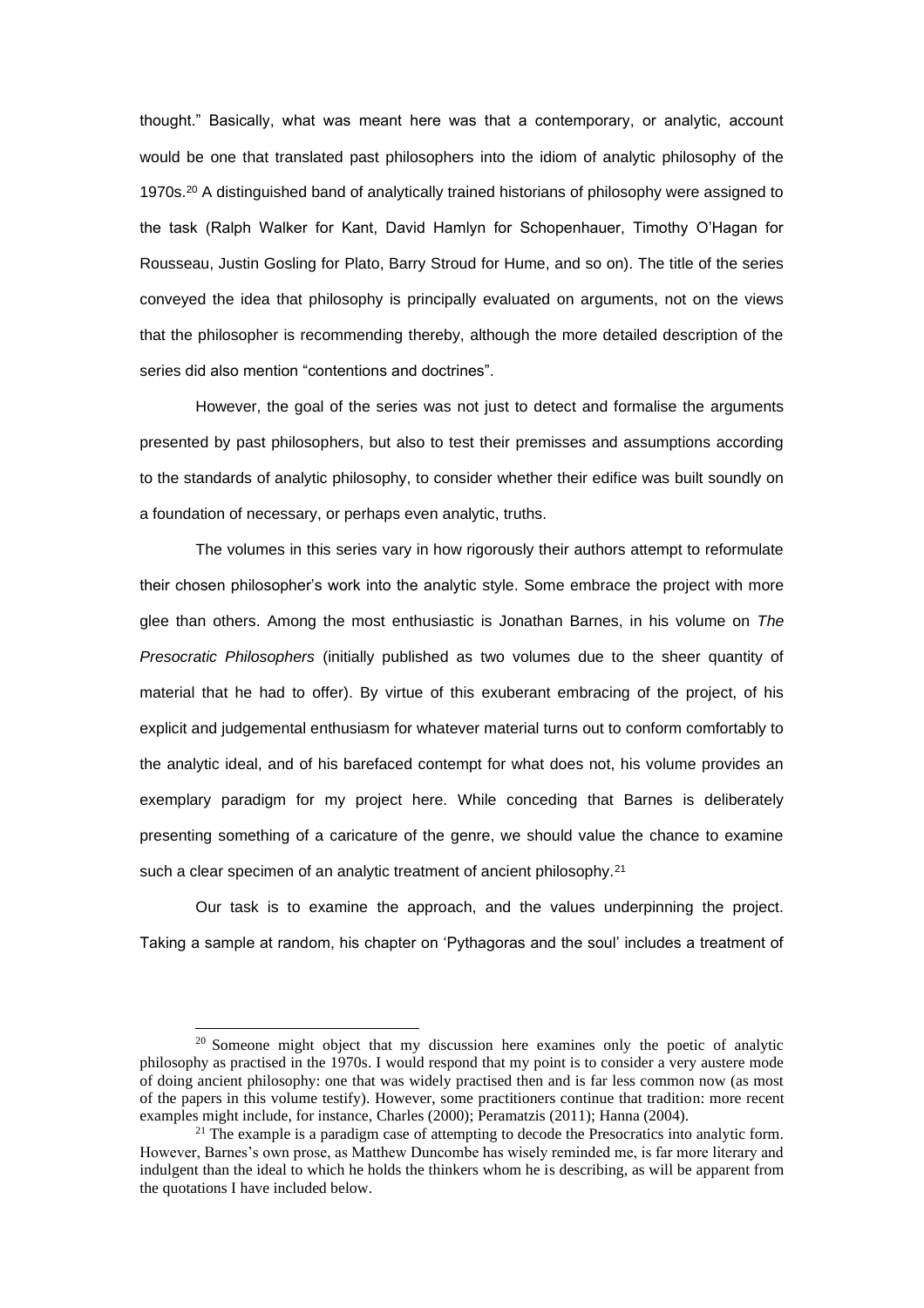Alcmaeon. Barnes finds the following three propositions attributed to Alcmaeon in Diogenes Laertius and some other sources:<sup>22</sup>

(1) *Psuchai* are always moving.

- (2) *Psuchai* are like the divine heavenly bodies.
- (3) *Psuchai* are immortal.

He then investigates various arguments that are constructed from these propositions in Boethus, Aristotle and Aëtius, who severally claim that Alcmaeon derived (3) from (1), (2) from (3), or (1) from (3). Barnes then adds a fourth premiss to support Plato's version of the argument:

(4) Anything that always moves is immortal.

With this premiss added, Barnes finds that the argument is explicit and valid, so that from (1) and (4) we can deduce (3). Furthermore, he reckons that premiss (4) is a necessary truth.<sup>23</sup> He then concludes "Since anything that has the power to cause motion is alive (above p.7), any self-mover is alive. Hence anything that is moving itself at *t* is alive at *t*; and anything in continuous self-motion is eternally alive. And to assert that is to assert (4)." QED.<sup>24</sup> Barnes concludes that, when thus formulated, the argument is comparable with Anselm's ontological argument and observes that he knows of no argument for the immortality of the soul one half so clever as Alcmaeon's, the very first argument in the field.<sup>25</sup>

Alcmaeon merits this praise, it seems, because his work was amenable to this kind of decoding, in the prescribed genre, using terms and assumptions that are reducible to necessary truths or analytic in some way. "I am an animate", the finished version of the argument goes, "and hence trivially contain an animator. My animator is, by definition, a motor; for it is, *inter alia*, whatever is the source of my various locomotive efforts. The analysis of causation shows that of necessity motors move. Thus my animator moves of necessity; and hence it moves always and continuously. Now anything in autonomous movement is alive so that anything always in motion is always alive and thus immortal. *Ergo*, my animator

<sup>22</sup> [Barnes \(1982\),](#page-22-12) p. 117.

 $23$  It seems that Barnes takes the term "always" in premiss (1), redeployed in premiss (4) as if it were a logical operator with a fixed meaning.

 $24$  There is more than that (the discussion runs to a further two and a half pages in Barnes) but this sums up the main deduction.

 $25$  [Barnes \(1982\),](#page-22-12) p. 120.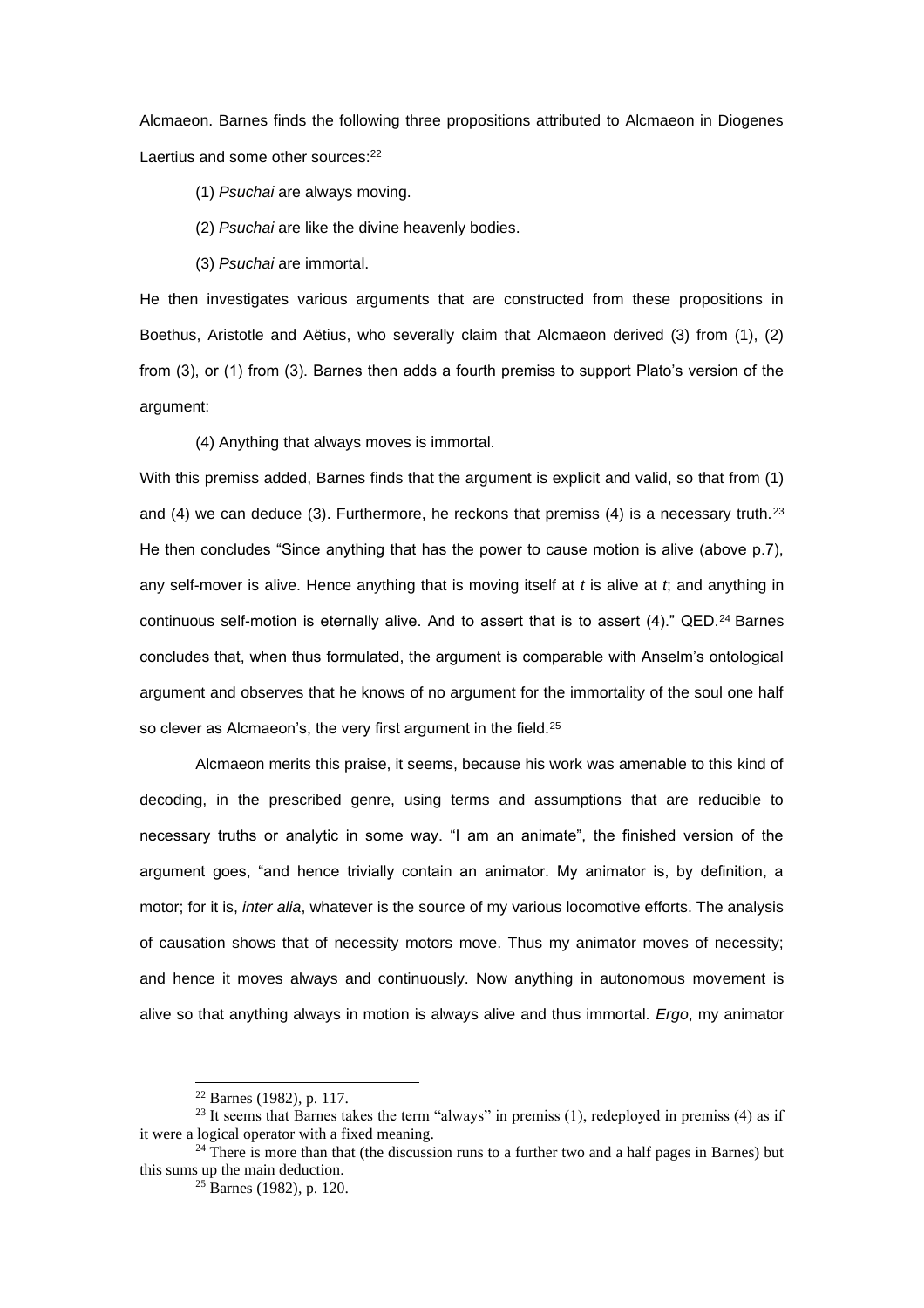is immortal."<sup>26</sup> Each move in this sequence has an implicit reference to analytical justifications ("trivially", "by definition", "the analysis shows…"). Hence Alcmaeon is commended because, his argument, though not explicit, was implicitly appealing to justifications that meet these standards of proof. Barnes respects Alcmaeon for the things for which he would respect a colleague, and ranks his arguments as "the best" as well as the first in a field that he sees as continuous with philosophical work of the present day.<sup>27</sup>

Clearly this kind of reconstruction, if done well, can render valuable service to the ancient philosophers, by clarifying the meaning, bringing sound scholarship to bear, carefully disambiguating terms, or by finding a more charitable reading than the one conventionally given. Within the genre of analytic decoding, one contribution can do it better than another. But is this the best way to discern everything that is of value? Or does it sometimes ignore or conceal some kinds of excellence? Perhaps some types of ancient philosophy are less well served by focusing on analysis, rigour, and clarity? Can the analytic approach be used as an "all-purpose solvent" (as Martha Nussbaum once put it), <sup>28</sup> or are some things better not dissolved that way?

### *4. The philosopher-poets*

One worry here concerns the ancient philosopher-poets. Is their poetic clothing to be regarded as mere adornment? Would it be best to strip them of that fancy dress, and lay their thought bare in stark nakedness? Perhaps doing that would make clear how far their arguments stand up to scrutiny? Thoughts such as these often lurk just above or beneath the surface in discussions of early Greek philosophical poetry.<sup>29</sup>

 $26$  [Barnes \(1982\),](#page-22-12) p. 120.

<sup>&</sup>lt;sup>27</sup> Comparable evaluations can be found in contributions to the historiography of modern philosophy (for example in [Hanna 2004\)](#page-22-11). [Hanna \(2009\),](#page-22-13) p. 2 claims 'that every serious philosophical text is a logically governed attempt to say something comprehensive, illuminating, and necessarily (or at least universally) true about the rational human condition and our deepest values, including our relationships to each other and to the larger natural and abstract worlds that surround us, and that in order to convey this basic content it does not matter at all when the text was written or when the text is interpreted. ... everything in the history of philosophy also belongs substantively to contemporary philosophy'. I am grateful to Alberto Vanzo for referring me to Hanna's work in this area.

 $^{28}$  [Nussbaum \(1990\),](#page-23-10) p. 19

<sup>&</sup>lt;sup>29</sup> The idea that the poetic form is a kind of optional extra, added to sugar the pill, or to make the text more accessible and attractive, is explicitly formulated by Lucretius (*De rerum natura* 1.934- 945 about his own use of poetic form and by [Wright \(1997\)](#page-24-2) regarding the Early Greek poets. My response, in [Osborne \(1997\)](#page-23-11) makes the case for a different approach.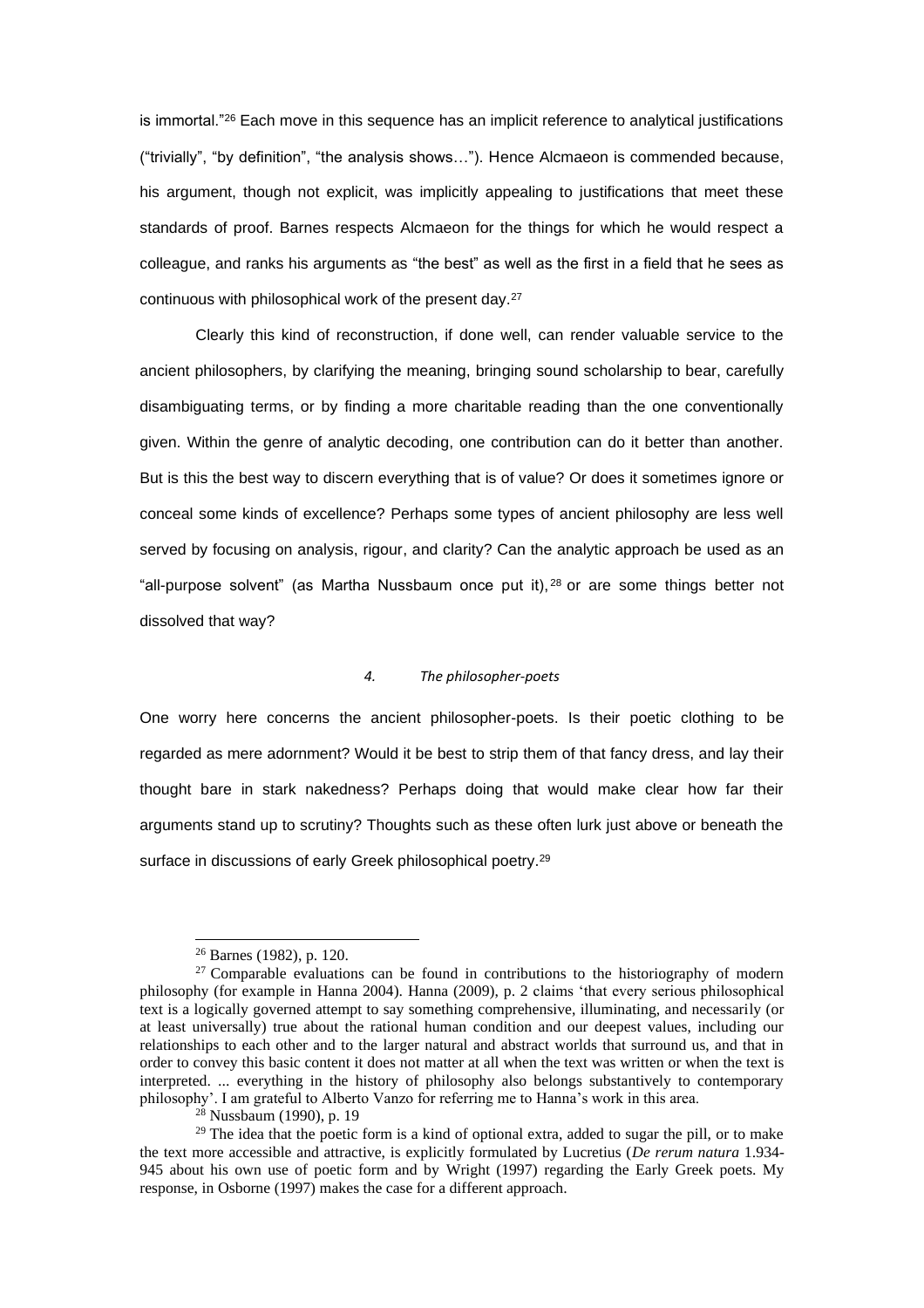Take Parmenides, for instance. In the second half of the twentieth century, while analytic approaches dominated anglophone ancient philosophy, the section of Parmenides' poem called *Towards Truth* was much discussed. It seemed to contain a systematic argument that could be examined and tested by the "hygienically pallid"<sup>30</sup> standards of rigour favoured by analytic philosophy, so scholars sought to identify, beneath the metaphors, a series of clear premisses and conclusions, which could be tested for validity.<sup>31</sup> In such an enterprise, poetic form appears as one of many obstacles that the interpreter must get round, alongside the fragmentary text, historical distance, absence of technical or logical terminology.

Jonathan Barnes judges Parmenides' poetry harshly: "It is hard to excuse Parmenides' choice of verse as a medium for his philosophy. The exigencies of metre and poetical style regularly produce an almost impenetrable obscurity; and the difficulty of understanding his thought is not lightened by any literary joy: the case presents no adjunct to the Muse's diadem." <sup>32</sup> He considers the poetic form to be not only damaging to the philosophical project but also bad as poetry. The distaste for philosophy done in verse is not unique to Barnes. But that distaste then makes it very hard for the analytic interpreter to treat the text kindly. Arguably it has also led to the marginalisation of some philosophers whose message is even less easily decoded into a plain prose format.

Xenophanes, for instance, seems to have suffered in various ways. In their influential textbook, Kirk, Raven Schofield (KRS) reject the ancient tradition that makes Xenophanes the (honorary) founder of the Eleatic School. <sup>33</sup> Instead they treat him out of chronological sequence, classifying him as if he were a late member of the Milesian school. Their comments imply that his decision to write in verse, instead of the prose chosen by the Milesians, was retrograde and ill-advised.<sup>34</sup> Instead of examining his fascinating reflections on the limits of human knowledge, or his amusing reductio of conventional religion, they focus on his "opinions" about theology and physics, treating them as a late contribution to Milesian

<sup>30</sup> The expression is borrowed from [Nussbaum \(1990\),](#page-23-10) p. 19.

 $31$  As, e.g. [Barnes \(1982\),](#page-22-12) Chapter IX.

<sup>32</sup> [Barnes \(1982\),](#page-22-12) p. 155 takes verse form to be a "choice" (here regarded as perverse). For objections to that way of thinking, see [Osborne \(1997\);](#page-23-11) [Gemelli Marciano](#page-22-14) (2008). On the possibility that Parmenides deliberately chose obscurity over clarity, see Jenny Bryan's chapter in this issue.

<sup>33</sup> [Kirk, et al. \(1983\),](#page-22-15) pp. 165-66.

<sup>34</sup> [Kirk, et al. \(1983\),](#page-22-15) p. 164.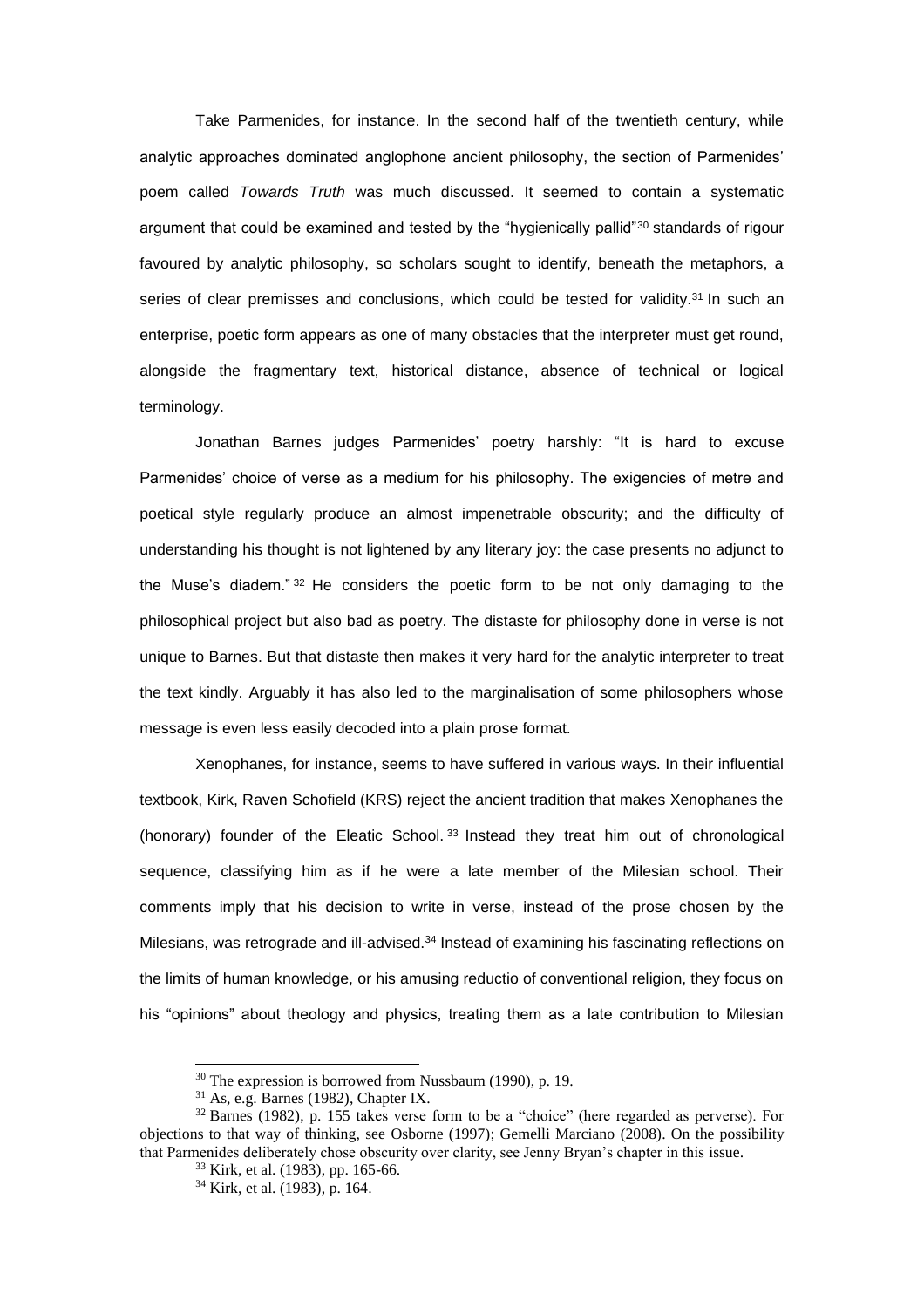debates about what the world is made of, and investigating possible influence on later critiques of Homer and traditional myths about the gods. His arguments about knowledge which are surely among the most interesting contributions in the whole of Presocratic philosophy— are relegated to a final very short section of their chapter. No serious attention is given to their validity or to their significance in the history of scepticism.<sup>35</sup>

In this case, we might say that Xenophanes has received *too little* notice from the analytic tradition. KRS seem to have misidentified Xenophanes as merely a source of scientific opinions about nature, missing his outstanding interest as a purveyor of *arguments*  concerning theology and epistemology. In their revised edition, KRS have added a protest (in their final footnote to their chapter) against Jonathan Barnes's "exuberant discussion" of Xenophanes' arguments about scepticism, which examines what is "possible rather than probable".<sup>36</sup> Barnes offers six pages of careful analysis of Xenophanes's arguments, which compares rather favourably to the half page of dismissive denial in KRS, even though much of it is decoded by Barnes into a rather alien form.

KRS show no more sympathy than Barnes towards the poetic form in which Xenophanes is composing. Indeed, if anything, KRS seem even less attuned to it: "It has been suggested", they say, citing an article by Deichgräber of 1938, "that Xenophanes in his utterances on the shortcomings of human knowledge is developing a common poetical contrast between the comparative ignorance of the poet and the all-knowledge of the Muse whom he calls to assist him." This leads them to conclude that they are seeing "Xenophanes' revival of the traditional doctrine of human limitations, this time in a partly philosophical context…". And they then observe that it had little effect, since it failed to curb the overly dogmatic tendencies in early Greek Philosophy.<sup>37</sup>

In effect, while Barnes strips Xenophanes of his poetic form and recasts him into an analytical mode of discourse, so that he can be assessed as a philosopher, KRS recast him as a poet, and offer no philosophical assessment at all. They portray Xenophanes as out of date, peddling old, dated, poetic stuff, stuff that has all been said before, stuff which failed to

<sup>35</sup> [Kirk, et al. \(1983\),](#page-22-15) pp. 179-80

<sup>36</sup> [Kirk, et al. \(1983\),](#page-22-15) p. 180 n. 1, referencin[g Barnes \(1979\),](#page-22-16) Chapter VIII

<sup>37</sup> [Kirk, et al. \(1983\),](#page-22-15) p. 180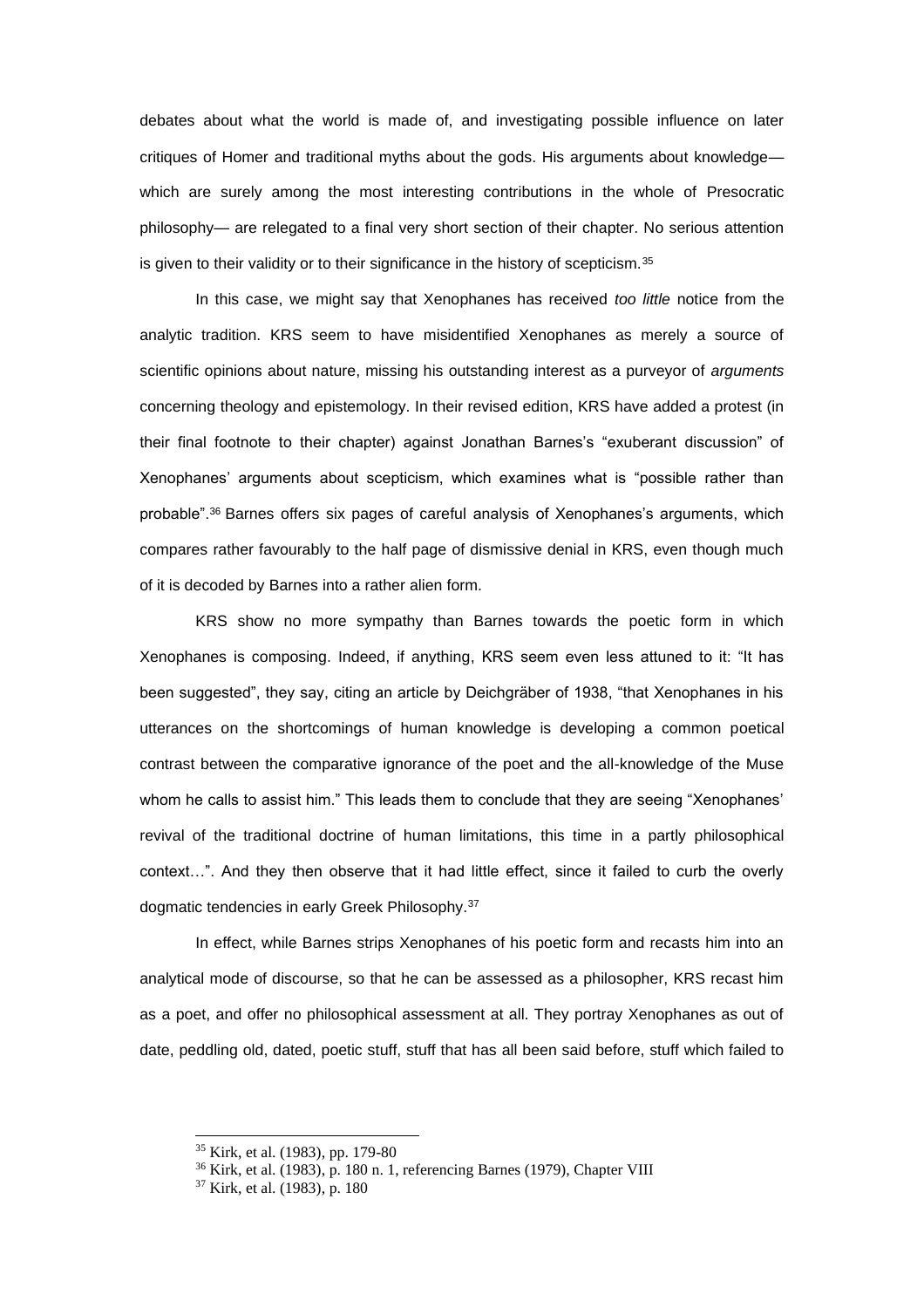have any of its desired effect on later thinkers. They fail even to treat him to the kind of attention that Homer or other poets might justifiably expect, as poets.

What is missing in both KRS and Barnes is any attempt to assess Xenophanes' discourse as *both* poetic, *and* philosophical, in tandem, without regarding the poetic as a destructive hindrance, or an anachronistic relic.<sup>38</sup>

And then there is Empedocles. I have argued elsewhere that modern literary critics have vastly under-estimated the quality of Empedocles' poetry, which was much admired in the ancient world, both Greece and Rome.<sup>39</sup> It seems odd, therefore, that Empedocles does not figure as a major poet in the Greek canon, even while other more fragmentary authors do. Empedocles seems to miss out both ways, neither treated as a good poet, $40$  nor given the rigorous analytic treatment that is often applied to Parmenides—perhaps because, unlike Parmenides, he does not formulate his presentation as a deductive argument from premisses that are necessary and demonstrable. The philosopher looking for proofs of that kind is likely to be rather frustrated by what he finds in Empedocles.

Jonathan Barnes (our paradigm case) has this to say:

Poetry and reason do not always cohabit; and Empedocles has frequently been held to have lost in ratiocinative capacity what he gained in poetical talent.<sup>41</sup>

When he says "frequently", Barnes really means that this is what he finds. However, since he also does not think very highly of Empedocles' poetical talent, he really means that Empedocles was weak in both. He does cite "a modern scholar" in support of this view, but the quoted sentiment (from Clara Millerd, writing in 1908, so not terribly "modern") seems to be chosen to express Barnes's own personal distaste for the work of Empedocles: "Imaginative vividness took hold of him with more persuasiveness than did logical

<sup>&</sup>lt;sup>38</sup> The situation has improved dramatically since these works were published. Xenophanes has been better served by a range of sympathetic readers, including [Lesher \(1992\);](#page-22-17) [Bryan \(2011\);](#page-22-18) [Warren](#page-24-3)  [\(2007\);](#page-24-3) [Mogyoródi \(2006\)](#page-22-19) and others.

<sup>39</sup> [Rowett \(2013a\).](#page-24-4)

<sup>40</sup> [Barnes \(1982\),](#page-22-12) p. 623 n.14 follows a standard misreading of Aristotle's comments in the opening section of *Poetics*, which he takes as a negative assessment of Empedocles' poetic quality. [Lambridis \(1976\)](#page-22-20) offers a better treatment of the poetic aspects, although she too (at page 136) subscribes to the same misreading of Aristotle's remark in the *Poetics*.

<sup>41</sup> [Barnes \(1982\),](#page-22-12) p. 311.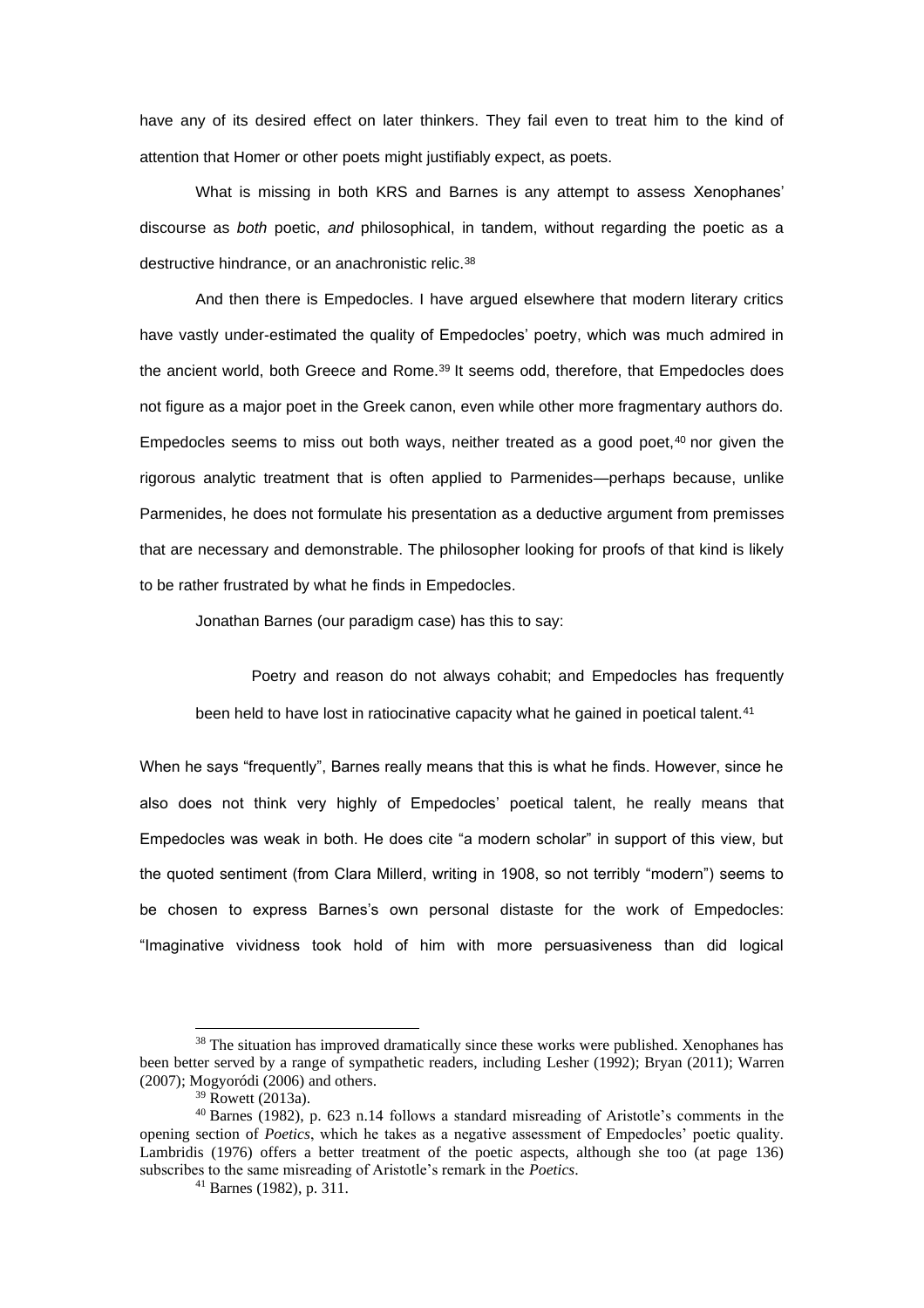consistency, and he inevitably baffles minds not constituted like his own. The important thing in understanding him is to stop thinking at the right moment."<sup>42</sup>

Barnes makes little attempt to redeem Empedocles. "Certainly, we shall look in vain for any argument in favour of Empedocles' cycle," he says.<sup>43</sup> "It is a construction of great 'imaginative vividness', but it lacks all rational support." He is tempted to conclude that Empedocles is a "mere fantastic, a writer of versified science fiction." But then he concedes that some of the similes contain bits of decent natural science, and that—now rather to our surprise—one or two fragments include Eleatic-style argument (which, tellingly, he postpones to a later chapter).<sup>44</sup> Despite these concessions, his verdict seems to be that Empedocles fatally messed up his philosophy by allowing poetic imagination to replace reasoned argument.

Arguably, more recent work on Empedocles has been much more ready to find value precisely in his vivid construction of an imaginative alternative worldview, and in the way that he questions the preconceptions of existing thought, by suggesting that things might not always be as they are now, and that the world as we know it might be only one phase of a cosmos whose *raison d'être* is quite other than what we thought. But these imaginative pictures are not the techniques of analytic philosophy, and their power cannot be explained within the value system of the analytic project. It is closer to what Wittgenstein tried to do, in showing that one might be in the grip of a picture, and that to escape from what seems to be a philosophical dilemma one must first step out of that way of thinking. In Empedocles we do not find an argument against the Eleatic picture, but rather a poetic challenge, which says: "Don't even go there, because that argument, about the one and the many, is based on a picture you need not live with. It makes change seem impossible because there seems, from within, to be no external agent of change, and some such external agent would seem to be required. But perhaps the world is not as it seems to us from within—either because there is one or more external agent of change, of which we are subjectively unaware, or because we

<sup>42</sup> [Millerd \(1908\),](#page-22-21) p. 21.

<sup>43</sup> [Barnes \(1982\),](#page-22-12) p. 311

<sup>44</sup> [Barnes \(1982\),](#page-22-12) Chapter XX.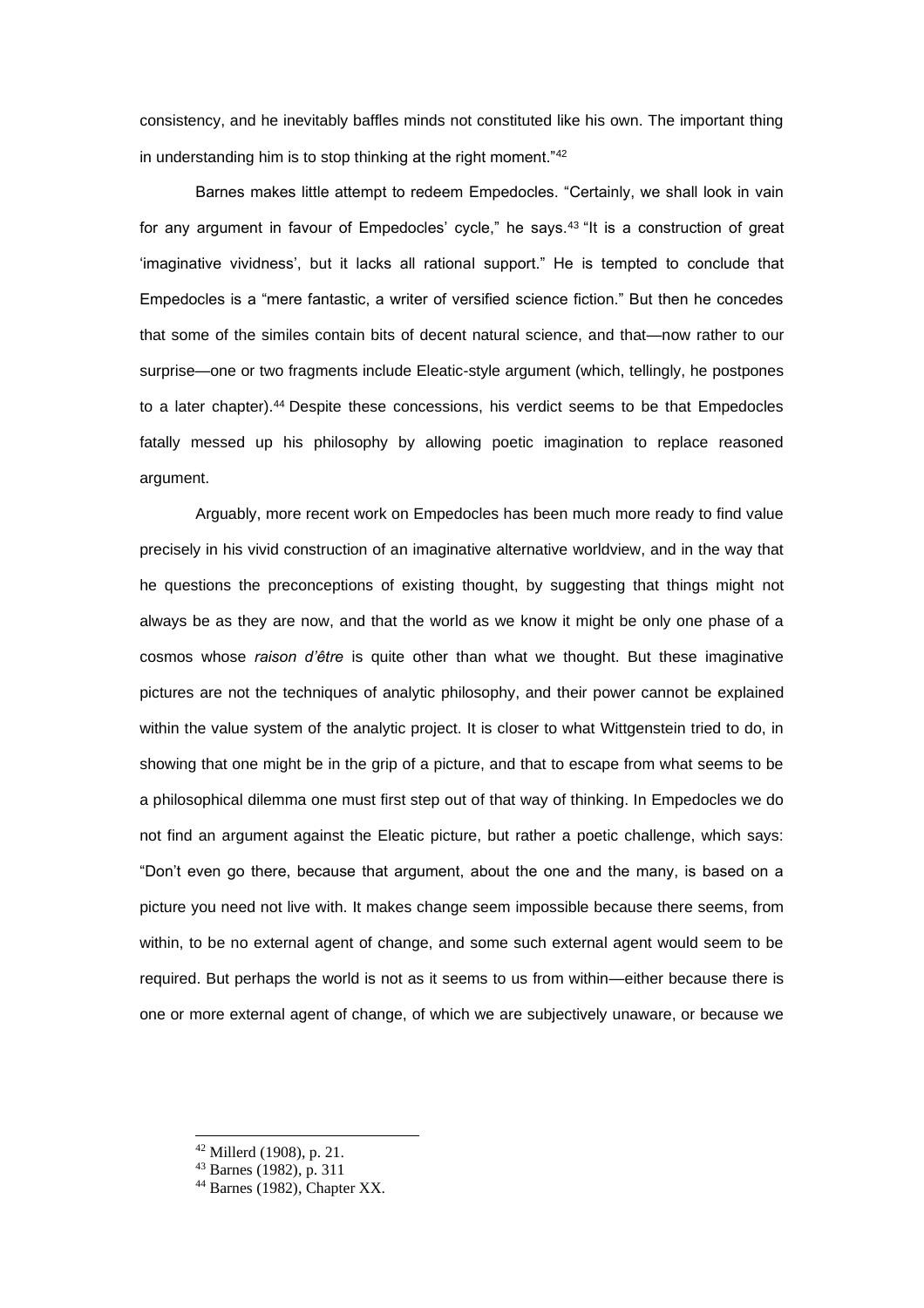are the agents, as living minds and beings, in virtue of our changing motivations, though also subjectively unaware of this cosmic role for the most part."45

A flurry of recent work on Empedocles has brought many more scholars to appreciate the philosophical importance of Empedocles' work. Some of the recent discussions are about the structure of his poetry (factual questions, e.g. whether all the fragments derive from one poem, and how they were originally arranged), but most recent work addresses the philosophical and scientific content of his doctrines without much attention to the poetic aspects.<sup>46</sup> There is a tendency to try to strip away the poetic and religious imagery, replacing it with reformulations in the language of prose philosophy or science.

#### *5. Rashed and the Byzantine scholia*

In this final section I shall divert to a closer examination of a particular debate in recent work on Empedocles. Much excitement and interest in the last twenty years has been a response to the discovery, in around 2001, of some Byzantine Scholia that purport to put exact numbers on the periods of the various stages of the cosmic cycle in Empedocles' physics. These scholia are annotations to some works by Aristotle in the twelfth-century manuscript Codex Laur. Plut. 87.7, which were first identified and noticed by Marwan Rashed. No sooner had Rashed published a first selection of them, in a preliminary edition in  $2003<sub>1</sub><sup>47</sup>$  than they were pounced upon—with haste and unseemly enthusiasm—by a generation of Empedocles scholars in search of the philosopher's stone. Oliver Primavesi dashed into print with a second attempt at an edition, correcting a few readings (corrections that Rashed readily endorsed in some cases).<sup>48</sup> At least four of the participants at a conference on Empedocles' cosmic cycle in 2003 were already talking about this new "evidence", which had only just then been published, and most of these were not scrutinising the credibility of the new material but

<sup>45</sup> I sketch here one possible way of understanding how Empedocles's vivid alternative worldview stands as a genuinely philosophical challenge to the picture that underpins the Parmenidean *Towards Truth*. An alternative picture is Parmenides' own *Towards Seeming*, which offers a similar challenge to the so-called Eleatic model offered in his *Towards Truth*; but Parmenides seems to think that reason requires the reader to endorse the model in *Towards Truth* and to reject the rival vision presented in *Towards Seeming*.

<sup>46</sup> As noted above there are important counter-examples, within which I would include some of my own work, much work by Peter Kingsley, Jean Claude Picot, Laura Gemelli Marciano, and the work done by both Hellenists and Romanists on the relation between Empedocles and the Roman poets—not only Lucretius but other poets from the Augustan age. For instance, [Sedley \(1989\);](#page-24-5) [Nelis](#page-23-12)  [\(2004\);](#page-23-12) [Garani \(2007\).](#page-22-22)

 $47$  [Rashed \(2001b\)](#page-24-6) (this volume appeared in 2003).

<sup>48</sup> [Primavesi \(2006\).](#page-23-13) For Rashed's response, see [Rashed \(2014\).](#page-24-7)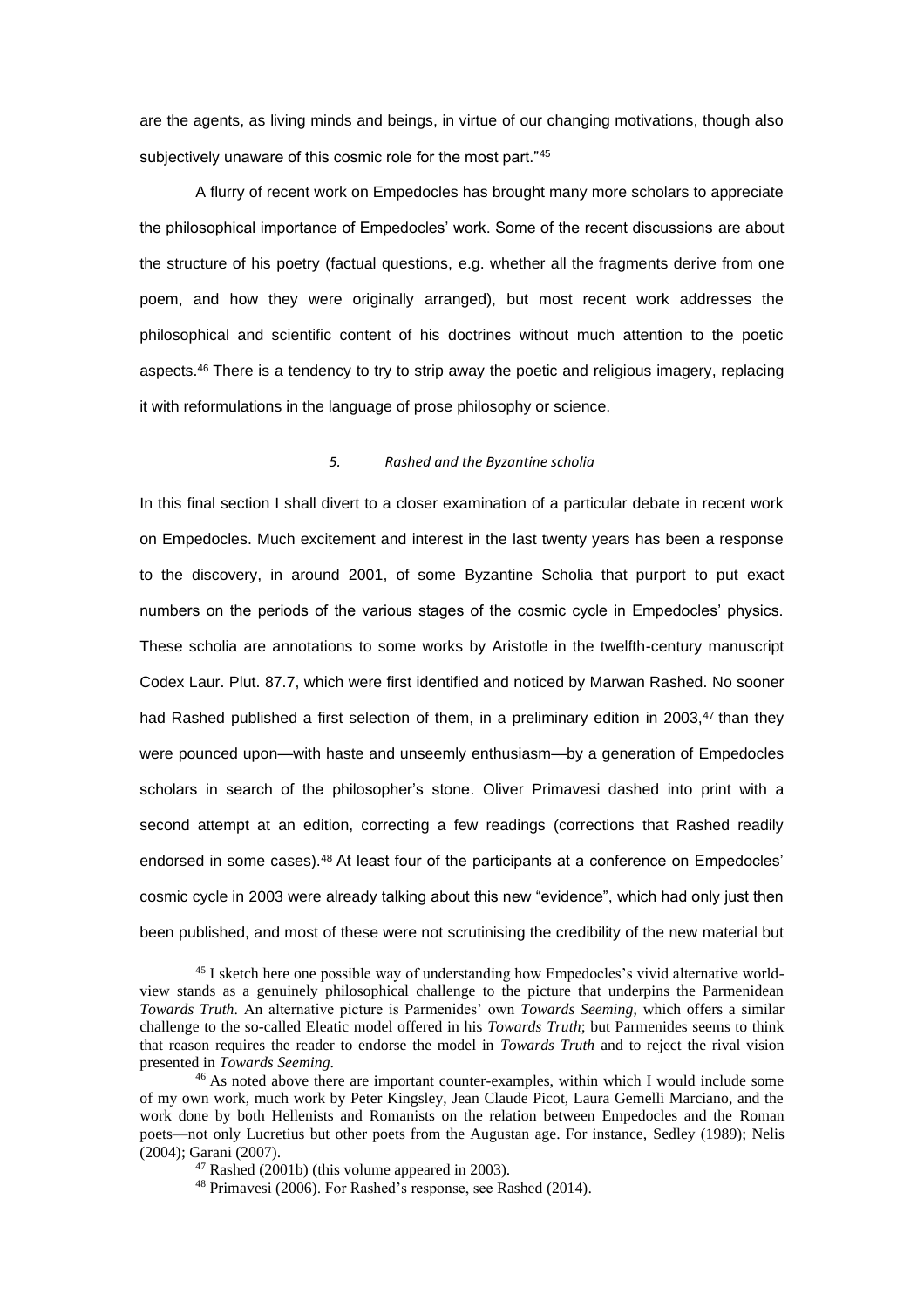trying to fit it into their proposals, or make their proposals fit with it. <sup>49</sup> Among these was Primavesi, who based a whole new doctrine of periods of the cycles on these new Scholia, and has continued that work in his more recent publications.<sup>50</sup> Even basic student textbooks hastened to incorporate these scholia alongside the best bits of quoted text from Empedocles' own poem.<sup>51</sup>

This was all quite odd, given that the new material comprises the marginal annotations from an anonymous Byzantine reader, reading a twelfth-century manuscript of Aristotle. They are probably his own annotations, and he reads Empedocles (and Aristotle) through the eyes of one taught in the Neoplatonic school, and through Christianity (as Rashed has shown).  $52$  There is, of course, nothing wrong with being a twelfth-century Byzantine scholar, or a Neoplatonist, or a Christian. Our scholiast is perfectly entitled to write what he likes in the margin. But we would not normally treat such material as reliable evidence for reconstructing the original ideas of Empedocles. We would expect scholars to examine it with a degree of sceptical rigour.<sup>53</sup> The route from the original text to the later interpretation is not a conduit of secret truths that somehow re-emerge a thousand years after they were lost. It is more probable that its speculations are based on the very same material with which we are familiar, perhaps with just a little more access to a little more than we have—but more texts of much the same sort as we have to hand.

Why do I say that? Here is the demonstration. If the ancient or medieval interpreters had access to more of Empedocles' original text than we have, whatever extra bits of text they had clearly did not include, for example, any actual durations specified for the periods of the cycle, in places where our transmitted text lacks those details. For it is obvious that had

<sup>&</sup>lt;sup>49</sup> The proceedings of that conference appeared as [Pierris \(2005\).](#page-23-14) The publication by Rashed is referenced in the papers by Laks, Osborne, Primavesi, and Sedley, among whom only one, myself, registered the same doubts as to the authenticity of the material as Rashed had expressed in the publication, or even reported that Rashed had indicated any such doubts. See [Osborne \(2005\),](#page-23-15) p. 299.

<sup>50</sup> [Primavesi \(2005\);](#page-23-16) followed by later publications including [Primavesi \(2006\), pp. 38-39;](#page-23-13) [Primavesi \(2008\).](#page-23-17)

<sup>51</sup> For instance, in [Mansfeld and Primavesi \(2012\), pp. 494–99;](#page-22-23) [McKirahan \(2010\), pp. 274–](#page-22-24) [75,](#page-22-24) and [Graham \(2010\),](#page-22-25) pp. 366-69 the scholia are included (either from the first edition by Rashed or from the 2006 edition of Primavesi) among the evidence for what Empedocles' views were, with little indication for the reader of their distance from Empedocles' own milieu. (For a broader critique see my discussion in [Rowett \(2013b\)\)](#page-24-8).

<sup>52</sup> On the authorship of the scholia and the origin of the ideas relayed in them, see [Rashed](#page-24-6)  [\(2001b\);](#page-24-6) [Rashed \(2014\).](#page-24-7)

<sup>53</sup> Sometimes Neoplatonists preserve the relics of a less reductive or less systematised tradition than the Peripatetic sources. But it always requires critical distance. See especially [Osborne](#page-23-18)  [\(1987a\);](#page-23-18) [Osborne \(1987b\).](#page-23-19) There is relevant discussion in O'Brien (1981).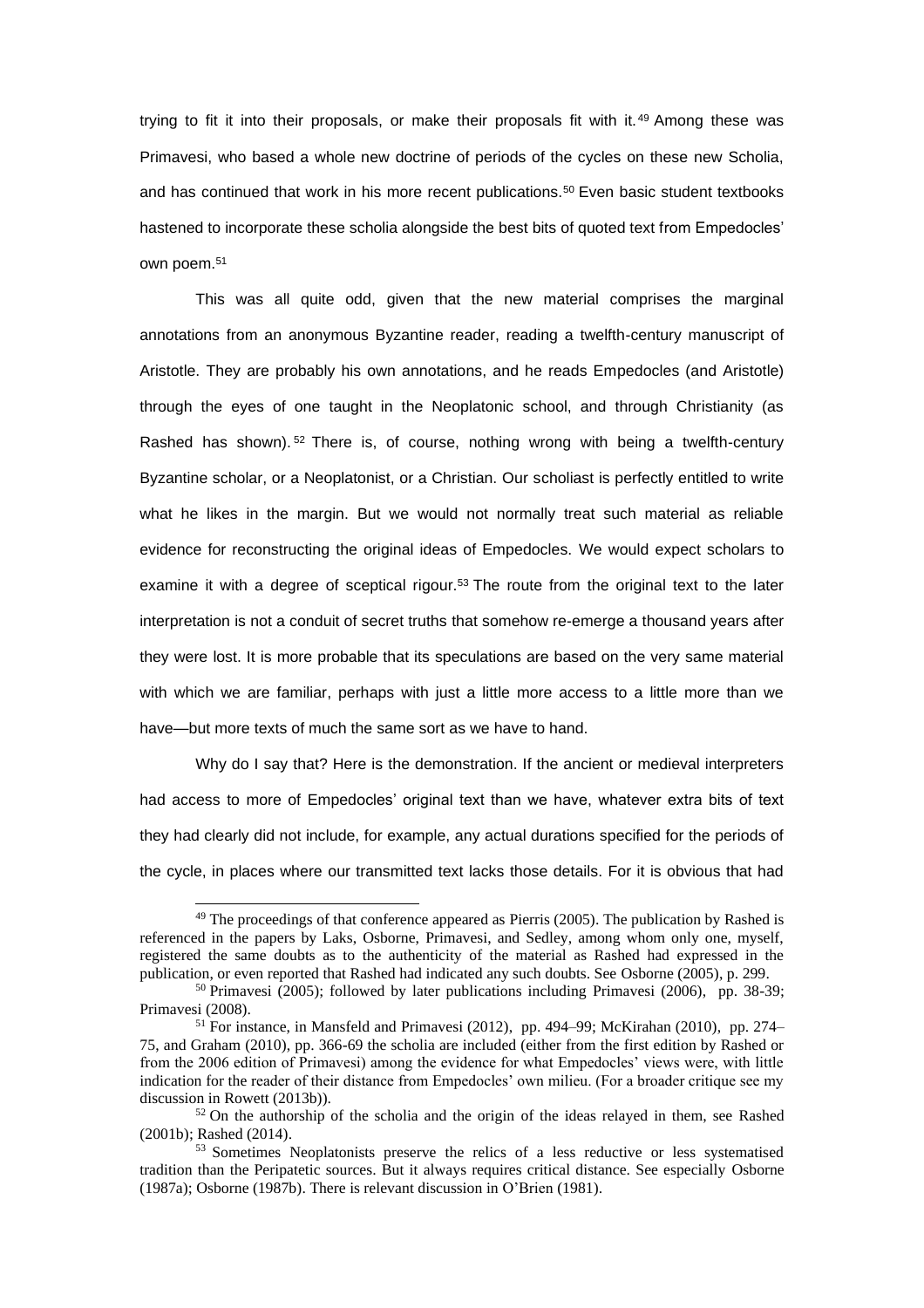<span id="page-16-0"></span>there been any such specified durations mentioned in the original text of Empedocles, then Aristotle would have known them. Aristotle knew Empedocles' poem off by heart. He and his fellows would recite the poem when drunk.<sup>54</sup> So when Aristotle comes to discuss, and puzzle over, the intended implications of all the obscure things that Empedocles says about the periods of love and strife—which he does at length in the *De Generatione et corruptione* for instance (itself one of the texts that the scholiast is annotating) $55$ —it is clear that he did not find *anywhere in Empedocles* any clear facts or unambiguous statements about the times and periods.

In fact, Aristotle's discussion in *De Generatione et corruptione* is an attempt to *deduce* what Empedocles meant from texts that are allusive rather than decisive. Aristotle specifically complains about Empedocles in the *Rhetoric* because, like the soothsayers, Empedocles can make everything seem true by speaking only in riddles that are designed to be fulfilled whatever happens, because nothing clear is said.<sup>56</sup> So we can be absolutely sure that *there were no clear facts* about the periodicity stated in Empedocles' poem; we can be sure that Aristotle knew exactly what Empedocles said, and that the poem contained only vague, allusive, poetic hints such as the ones that we still have—e.g. the 30,000 seasons of B115, and so on.<sup>57</sup>

Our contemporary interpreters who long for an accurate and precise picture of the phases of the cosmic cycle are very like Aristotle. They want exact statements and precision about what happens when, and proof that it will repeat exactly in each cycle. They find the vagueness of Empedocles' words frustrating. They want numbers, regularity, invariable periods.

<sup>&</sup>lt;sup>54</sup> See the references to Empedocles at *Poetics* 1447<sup>b</sup>18, 1457<sup>b</sup>25, 1461<sup>a</sup>24 (there are no references to Parmenides in the poetics; Xenophanes is mentioned once at 1461<sup>a</sup>). For the expectation that educated people know the poetry of Empedocles by heart, see Aristotle *Nicomachean Ethics*  1147<sup>a</sup>20, 1147<sup>b</sup>12.

<sup>55</sup> The scholia labelled *f* and *g* are annotations to *GC* 315<sup>a</sup>3–8 (discussing the absorption of the elements into the one and their emergence from it, as implying the removal and replacement of differentiae from the elements); the scholia labelled  $i$  and  $j$  are annotations to  $GC$  334 $45-9$  (discussing the source of change in the cosmos for Empedocles). See the 2014 edition of the scholia, which includes the new material  $(h, i, j)$ , i[n Rashed \(2014\) pp. 321, 24.](#page-24-7)

<sup>56</sup> Aristotle *Rhetoric* III.5 1407<sup>a</sup>32–37. See discussion in [Rowett \(2013a\),](#page-24-4) pp. 307-309.

<sup>57</sup> [Rashed \(2018\),](#page-24-9) pp. 13–14, 78 makes much of Aristotle's complaint that Empedocles gave no reason for the equal duration of the two zoogony periods (*Physics VIII.1 252<sup>a</sup>27–32*). Certainly, it implies that Aristotle thought those periods were always equal in any one cycle, but it does *not* follow (as Rashed suggests) that Aristotle thought that they were the same length from cycle to cycle, that they had a ratio of 60:40 to the period of the Sphairos, or any of the other claims that Rashed imports, on the assumption that Aristotle had the information that the scholiast has.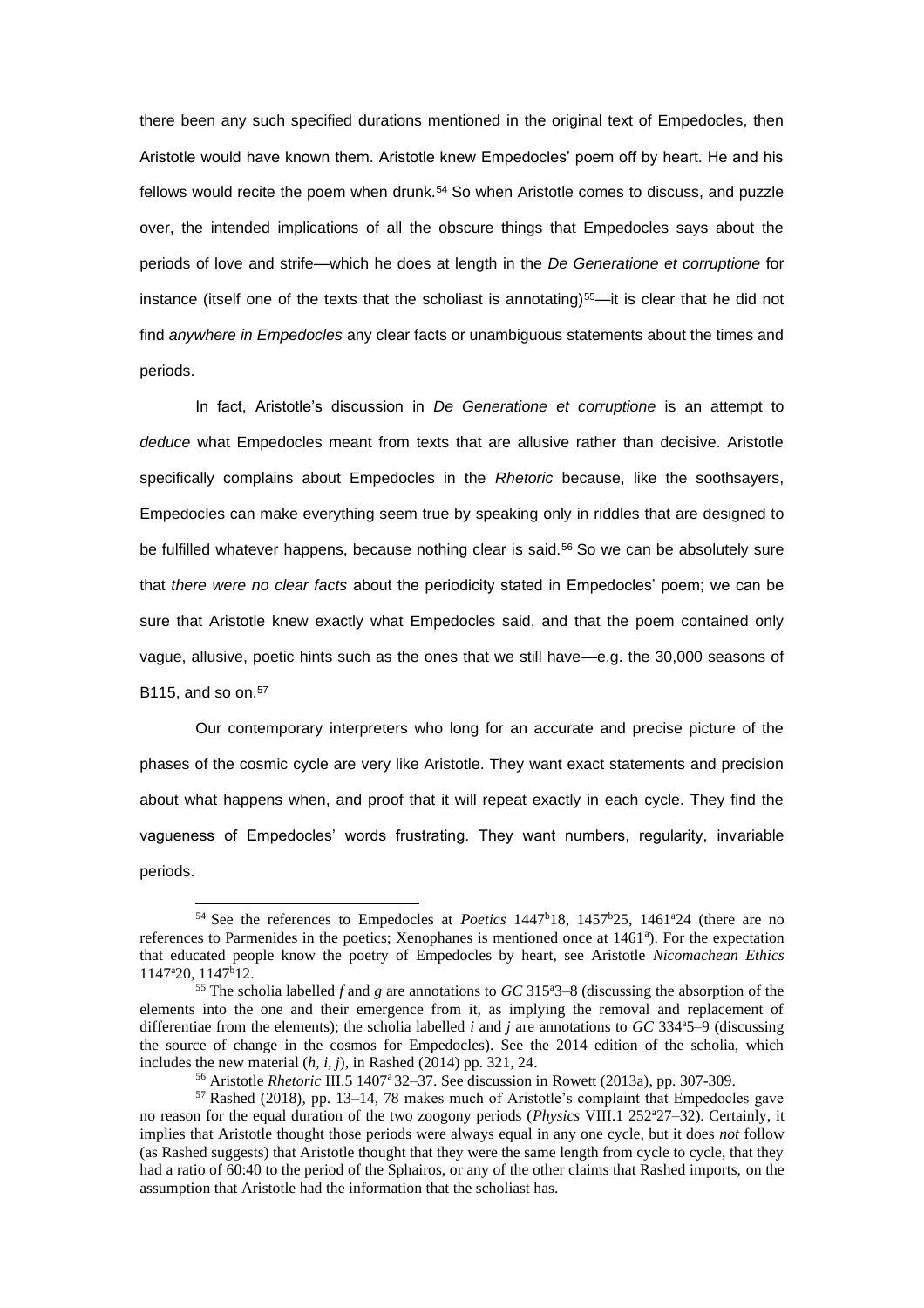With that agenda, it is understandable, but not justifiable, it seems to me, that instead of pouring critical scorn on the evidence of the Scholiast—as they would have done in the normal course of things—these hungry-for-numbers interpreters leapt upon the scholia, willing them to contain the lost secret, in a magic jar.

I am not convinced that Rashed himself intended to present the scholia as a source of secret knowledge about what Empedocles really meant, though he sometimes seems surprisingly open to the possibility that they might have some basis in the original text. In his initial publication in 2001, he speculated on two possible scenarios: first "late-antique fantasy", or second, some kind of authentic transmission of doctrine.<sup>58</sup> It seems that he had been already partially persuaded, by conversations with Primavesi, that the material could be an authentic transmission of speculations based on a lost part of the genuine text of Empedocles himself.<sup>59</sup>

[Rashed \(2014\)](#page-24-7) offered a revised edition of the same scholia, plus a few extra ones not previously included. This corrected several things on which others had relied for their reconstructions, as well as presenting the additional, previously unpublished, scholia *h, i, j* from the same source. [Primavesi \(2016\)](#page-23-20) was a response to this: a revised reconstruction of the cycle, to accommodate the additional scholia and the new evidence that [Rashed \(2014\)](#page-24-7) cited concerning the antiquity of the material, particularly an additional scholion, in addition to the ten presented in the first part of [Rashed \(2014\),](#page-24-7) here labelled scholion *k*. <sup>60</sup> This scholion, on Aristotle's *De Generatione et Corruptione*, is from the same scholiast, but the note is not about Empedocles. Its relevance is for diagnosing the provenance of the scholiast's knowledge, since it reveals knowledge of periodicity in the Nile Valley, suggesting a provenance from antiquity, most likely from Hellenistic or Late Antique Alexandria. The late antique option seems likely, given the Neoplatonic and Christian influences in the Scholiast's material. Perhaps [Rashed \(2014\)](#page-24-7) is right that the mere mention of Nile periodicity betrays unspoiled transmission from late antiquity and thereby rules out the otherwise plausible

<sup>58</sup> [Rashed \(2001b\),](#page-24-6) p. 244. I do not deny that Empedocles' poems may have been accompanied by oral transmission of key doctrines, especially to inner members of the philosophical circle, or indeed to rhapsodes who would deliver the poems in performance. But were that crucial for understanding the poem, we might expect it to survive via doxographical material known to Aristotle. It would be unlikely to surface only in late antiquity, let alone in the middle ages.

<sup>59</sup> [Rashed \(2001b\),](#page-24-6) p. 244 He references [Primavesi \(2002\),](#page-23-21) pp. 200-201. For a more sceptical reaction in the early days see my own first reaction in [Osborne \(2005\) p. 299.](#page-23-15)

 $60$  Previously published in [Rashed \(2001a\),](#page-24-10) p. 157.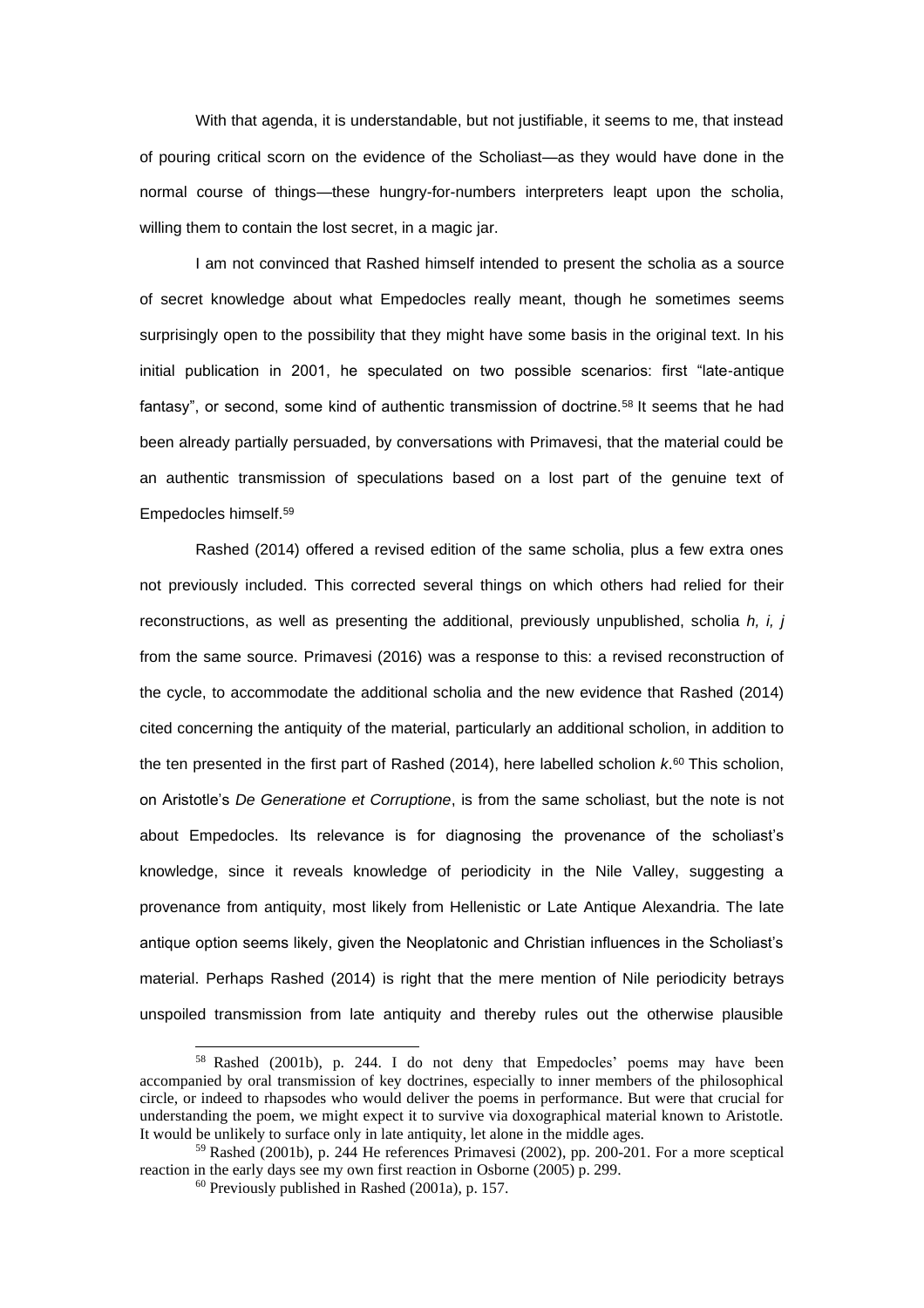thought that the scholia contain fantasies by the Byzantine commentator himself. Yet, on the other hand, it surely also counts against supposing that the scholia transmit things from the original text of Empedocles.

Although Rashed does not immediately conclude, from this evidence, that the scholiast's numbers are genuinely informative about what Empedocles meant, he does follow Primavesi in seeking reasons and justifications for, rather than against, that conclusion. In [Rashed \(2014\)](#page-24-7) he suggests that the scholiast's periods of 60 and 40 units for parts of the cycle, adding up to 100 for two components, have an arithmological significance, related to the Pythagorean "Tetraktys".<sup>61</sup> This Pythagoreanising interpretation dominates Primavesi's recent work.<sup>62</sup> [Rashed \(2018\)](#page-24-9) also uses the scholia as evidence for his own reconstruction of the cycle.

My own view is that this attempt to link the numbers with the Tetraktys is unconvincing, given that the Tetraktys is about the first four numbers (1, 2, 3, 4), making 10, not multiples of ten to compose 100, nor do the numbers in the Tetraktys include either 6 or 60 as a key component. My interest here, however, is not so much in the *truth* or otherwise of these scholars' contributions. I have traced the story more to illustrate the intensity and determination it reveals, and their ready desire to trust the material. As I see it, the enthusiastic reception of these Byzantine scholia is symptomatic of a desperate hunger on the part of a prominent section of the ancient philosophy community—a hunger for clear factual statements about what happens in the cycle, about when it happens, for replacing poetic metaphors and images with numbers and mathematical proportions, for a prose translation of the philosophical poem. As in the analytic decoding of Parmenides' *Towards Truth*, during the twentieth century, which discarded or decoded the motifs of travel, signposts, roads, to find premisses deductions, inferences, so the project of decoding Empedocles' poetry focuses on discarding the promises, oaths, agency, decisions, emotions, enmity, friendship, crime, punishment, exile, lifecycles, repentance, to yield demythologised reconstructions, measured oscillations, balanced physical forces, determinate mechanistic reversals.

 $61$  [Rashed \(2014\),](#page-24-7) pp. 332–35. The proposal originated with Primavesi (see [Rashed 2014,](#page-24-7) n.39). <sup>62</sup> [Primavesi \(2017\);](#page-24-11) [Primavesi \(2016\).](#page-23-20)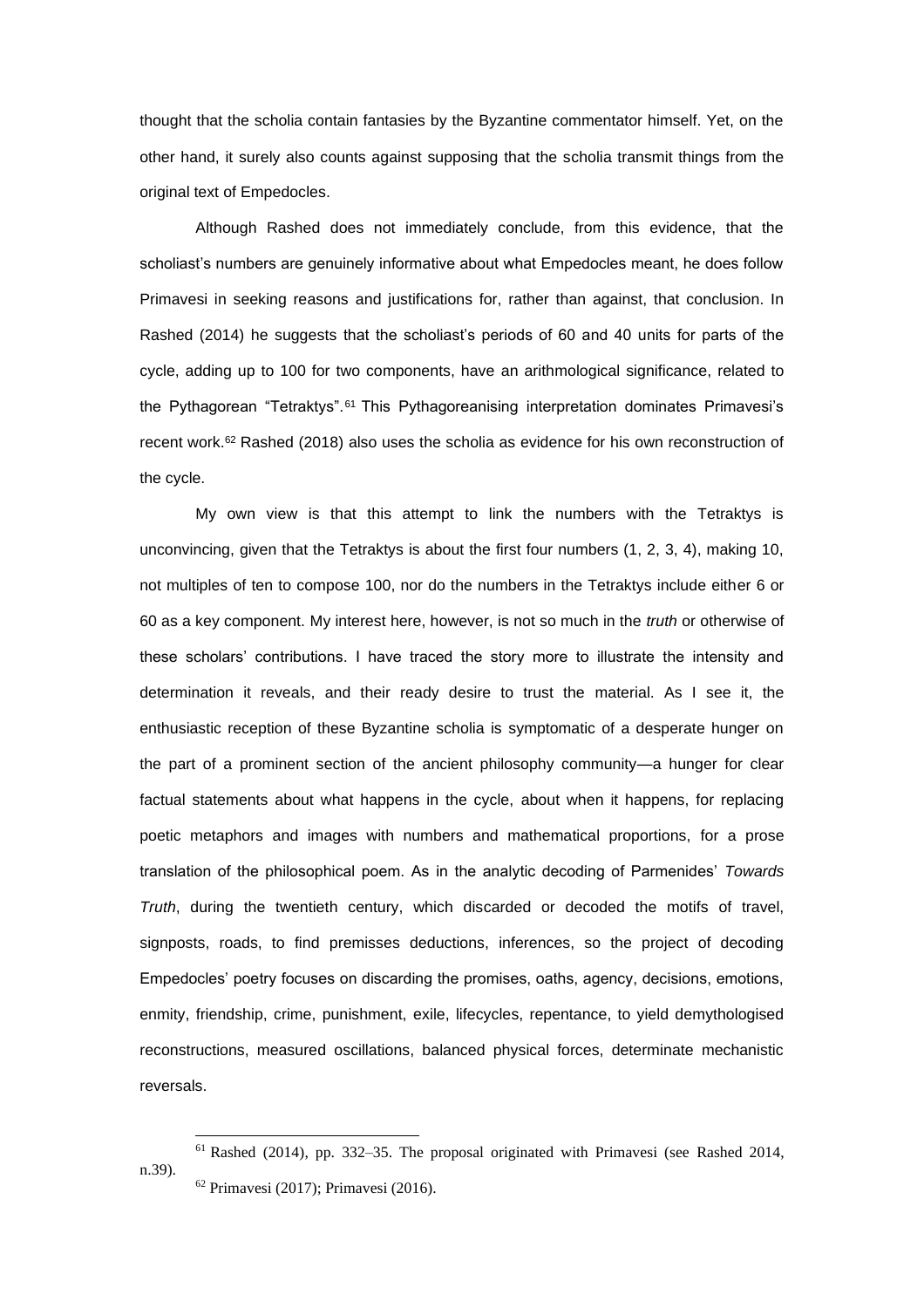The reaction to these scholia echoes, only more so, an earlier period of excitement in Empedocles studies, after the discovery of the Strasbourg papyrus in the 1980s. That document was a late copy of Empedocles from the Roman period, and desperately mangled. It was received to great acclaim, and some may have thought that it would effectively solve all the puzzles about what Empedocles really meant.<sup>63</sup> Naturally it could not do that, for the puzzles are created not so much by the gaps in our evidence as by what Empedocles says in the texts that we do have, and especially by the style of his writings. It is vain to hope that somehow there was a lost text that would resolve the puzzles, for that would imply finding a text in some other style: a text that was not enigmatic, ambiguous or oracular, or some text in which the oracular was decoded into analytic prose, presenting a precise list of numbers and lengths of periods of the cycle and a clear rationale for why the pattern works like that.

It may be objected that I have diverged from my project, which was to consider how analytic philosophy engages with the poetry. Neither Primavesi nor Rashed seem to merit the description "analytic philosophers". They are not engaged in the *same* kind of anachronistic enterprise that Barnes was engaged in. And in shedding the poetic mantel of mystery, they even end up importing *more mystery* in the form of Pythagorean numerology.

Nevertheless, I find that their desire to impose precision, clarity and regularity on the cosmic cycle has something of the same ethos as the analytic desire for proofs. The search for mechanistic models in science and cosmology, with no role for emotions or moral responsibility in deciding the fate of the cosmos, either now or in the future, is similar. It requires us to dismiss or ignore most of the language and imagery (if it is right to call it "imagery") $64$  in the poem as we know it, from both the traditional fragments and the newer papyrus evidence. Yet this way of reading Empedocles is not at all new: it merely continues what has been the standard approach throughout the twentieth century, and derives much of its inspiration from works such as O'Brien (1969). Despite O'Brien's professed enthusiasm for the poetic genre of the text, and his inclusion of Plutarch as a serious witness to the meaning

<sup>63</sup> Cf. [Osborne \(1999a\),](#page-23-22) responding to [Burnyeat \(1999\)](#page-22-26) (and further correspondence in later issues of *TLS,* in June and July 1999).

<sup>64</sup> The term "imagery" might imply that a plain message is *illustrated* using imagery. Empedocles' images are not just illustrations: e.g. he is not picturing the elements "as if" they were gods. They *are* gods. See further i[n Rowett \(2016\).](#page-24-12)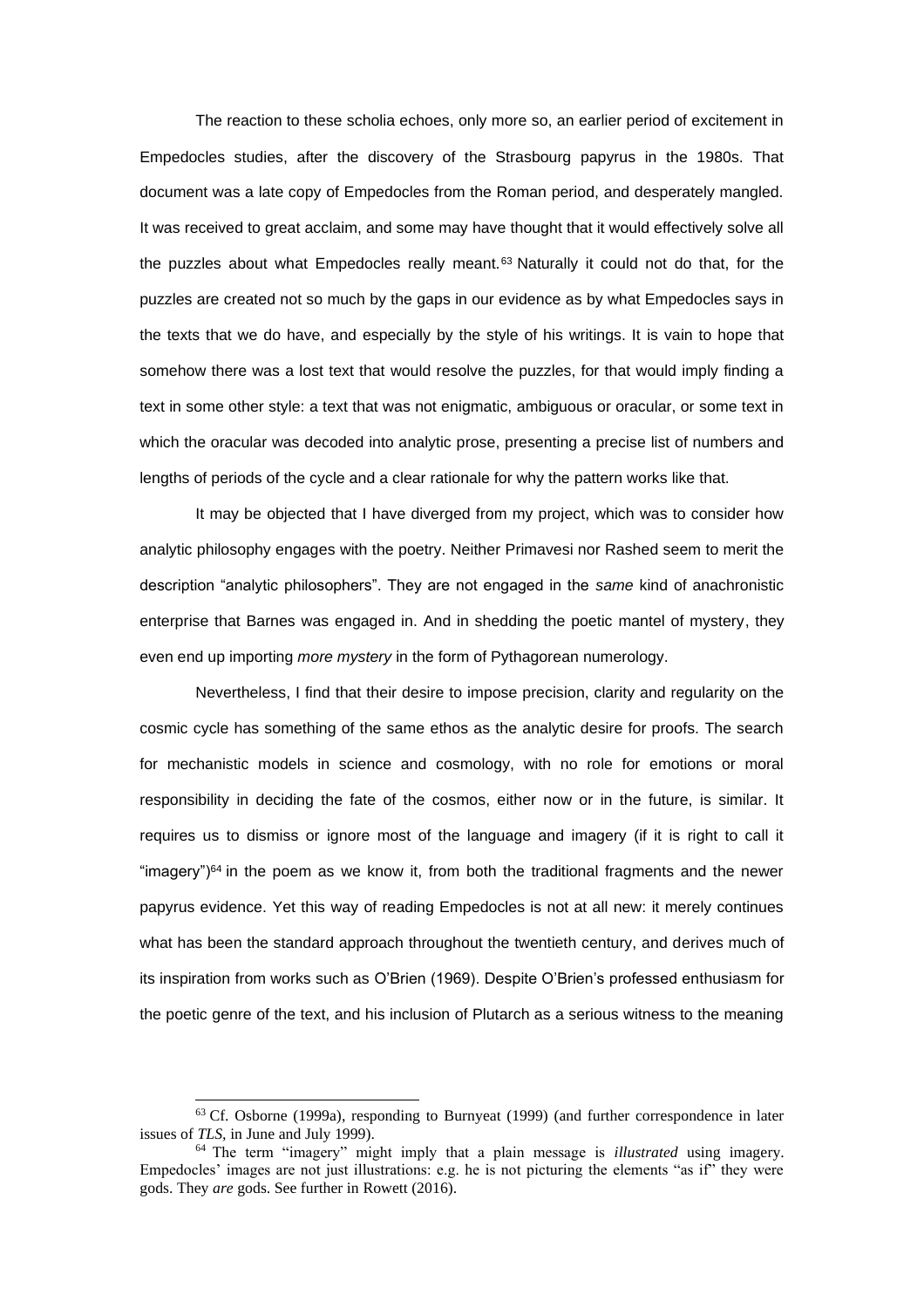of the cycle,<sup>65</sup>—which was indeed a key move in the direction of a more authentic account of the nature of Empedocles' thinking—his work was still pursuing the same kind of decoding that had characterised the work of his predecessors, and which now colours the work of those thinkers, such as Primavesi and Rashed, who look back to O'Brien's work of the 1960s as their inspiration (rather than looking to more recent thinkers who have substantially challenged that approach and taken the next steps in the progression towards rehabilitation of the ancient non-Aristotelian tradition).<sup>66</sup>

More generally, I lament the way that the search for new papyri and scholia has come to dominate Empedoclean scholarship of the last decade or so, as though those discoveries could yield the clue to *solve* the enigmas in Empedocles' thought once and for all. This obsession has spawned an industry, not only seeking novel material, but also re-editing and revising the conjectures to fill the lacunae of the new texts, always attempting to find there, in the novel material discovered by oneself or by others, the hidden answer *to everything*. This "pursuit of the new" risks replacing the longstanding tradition of attending carefully to the existing text as a whole, and working on sensitive reconstructions, in the light of the wealth of primary and secondary evidence already available. Thankfully, there is still plenty of such work continuing, even while the pursuit of "the new" tends to occupy most of the limelight.

### *6. Conclusion*

My suggestion is that each style of philosophy has its own "poetic". Some approaches maintain that their own poetic is the best, or the only, way to write or talk about philosophy; others are more pluralistic. If philosophy's poetic values remain unreflective and go unchallenged, then we may find that they are deployed without due sensitivity, for interpreting a tradition whose poetic is quite different. Then the interpreter may come in with a hammer and chisel, to convert thinkers who express themselves in another poetic, knocking it into a form that they can handle, discarding the bits that seem to be irrelevant, smashing the bits

 $65$  On his intellectual trajectory, see O'Brien (2005), pp. xii–xvi

<sup>66</sup> As O'Brien notes, [Martin and Primavesi \(1999\)](#page-22-27) considered three models of the cosmic cycle as the options to choose from: those of [Hölscher](#page-22-28) (1965), [Bollack \(1965-9\),](#page-22-29) and a view shared by [Panzerbeiter \(1844\);](#page-23-23) [Bignone \(1916\);](#page-22-30) O'Brien (1969). Yet all these were already things of the past by the late 1990s when Martin and Primavesi were writing. The subject had moved on with important work by Peter Kingsley, Friedrich Solmsen, Catherine Osborne, David Sedley, and Rosemary Wright, besides Nicolaas van der Ben, whose work they do mention but without exploring its legacy in other thinkers.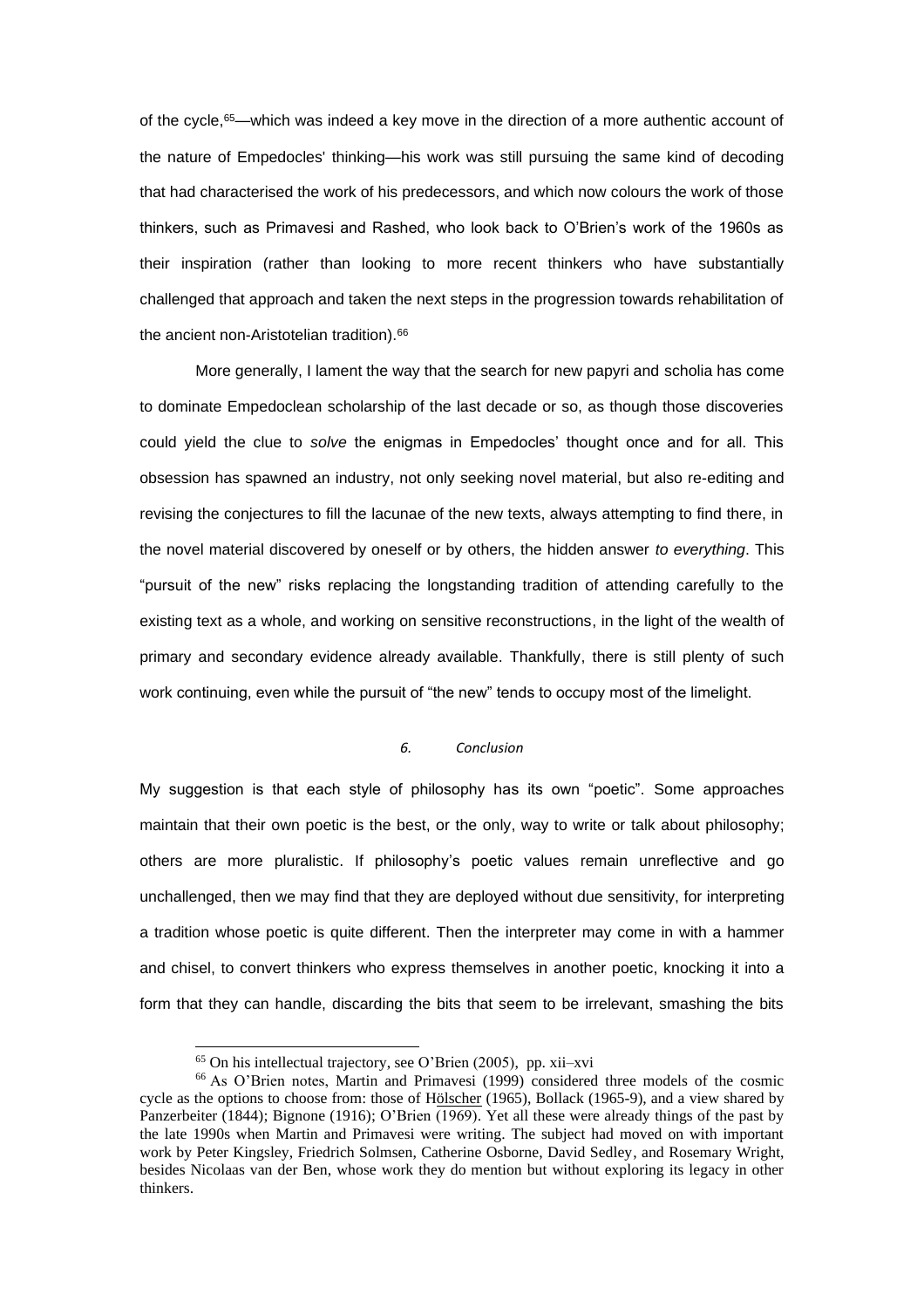that get in the way or make it seem confusing. Arguably this can amount to a kind of cultural imperialism, and it not only stands in the way of genuine understanding, but also hinders our chances of appreciating thinkers such as the Presocratics for their contribution *as poets* in the canon of major poets.

My point has been to suggest that certain trends in recent philosophy (some clearly in the analytic tradition, some in a more scientific tradition) are somewhat misaligned with the poetic of the ancient philosophical poets. The poets typically do philosophy in an allusive, even anti-analytic way—in a way that involves hinting rather than stating, describing and narrating rather than arguing, picturing rather than stating. That poetic presupposes that the reader will engage with ideas and with hints of ideas in a much more active way: not just coming to believe the conclusions of proofs, but having to reach a conclusion on their own behalf. This is to do philosophy in a way that involves considerable personal intellectual and imaginative work on the part of the reader.<sup>67</sup> By contrast, scholars whose philosophical poetic aligns with the analytic tradition may try to recast the vagueness into precision and the metaphors into arguments. They may try to settle what was left in intriguing obscurity, and to foreclose what was designed to make an opening.

My second observation is that this attitude on the part of interpreters seems analogous to the rejection of poetry in Plato's ideal state. Despite the indignant complaints from the analytic tradition against Plato's exclusion of the poets from the ideal philosophical state, scholars in the analytic tradition find it hard to welcome poets into the philosophical clique with their poetry intact. They manifest the same suspicion of poetic techniques, the same preference for a simple mode of delivery of the truth without ornament.

My own evaluation is the reverse. It seems to me that poetry is a rather good medium for certain kinds of philosophical work: for inviting the reader to consider an alternative worldpicture, for re-imagining how the cosmos is or how it might one day be, when everything has changed. It is a fine medium for engaging the attention and for engineering a change of heart, such as may be needed (for instance) to turn the world from strife to love.

<sup>67</sup> For this idea, see also the chapter by Jenny Bryan in this issue.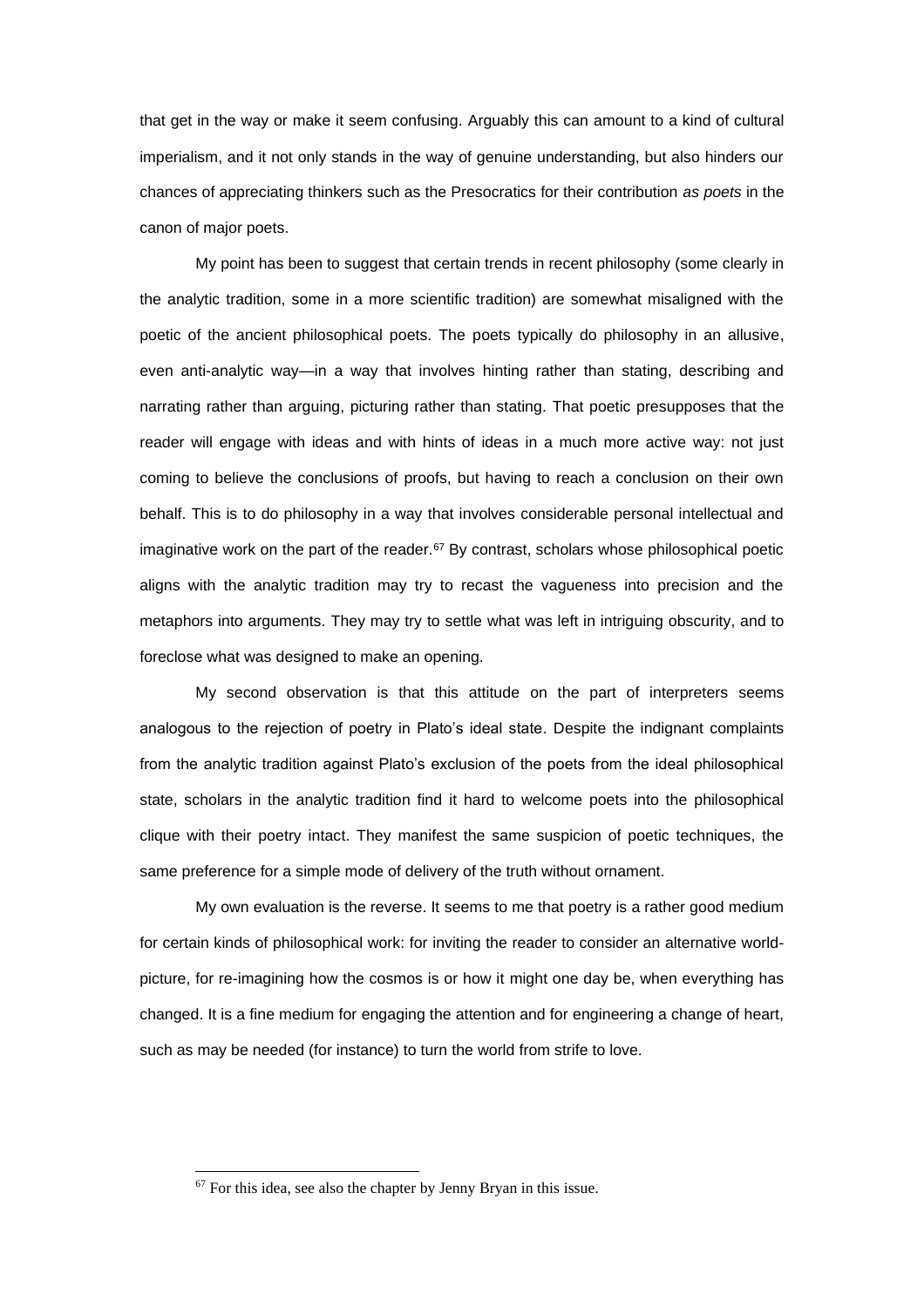- <span id="page-22-5"></span>Barfield, Raymond (2011): *The Ancient Quarrel between Philosophy and Poetry.* New York: Cambridge University Press.
- <span id="page-22-16"></span>Barnes, Jonathan (1979): *The Presocratic Philosophers.*Volume 1, London: Routledge.
- <span id="page-22-12"></span>Barnes, Jonathan (1982): *The Presocratic Philosophers.* 2nd ed. London: Routledge and Kegan Paul.
- <span id="page-22-30"></span>Bignone, Ettore (1916): *Empedocle: Studio critico, traduzione e commento delle testimonianze e dei frammenti.* Il pensiero greco Turin: Fratelli Bocca
- <span id="page-22-29"></span>Bollack, Jean (1965-9): *Empédocle.*3 vols Paris: Les Éditions de Minuit.
- <span id="page-22-18"></span>Bryan, Jenny (2011): *Likeness and Likelihood in the Presocratics and Plato.* Cambridge: Cambridge University Press.
- <span id="page-22-26"></span>Burnyeat, M (1999): "Of Love and Strife: Startling new light on the pre-Socratic universe". Review of Alain Martin and Oliver Primavesi L'Empédocle de Strasbourg. *Times Literary Supplement*, May 28, p7–8.
- <span id="page-22-10"></span>Charles, David (2000): *Aristotle on Meaning and Essence.* Oxford: Clarendon Press.
- <span id="page-22-22"></span>Garani, Myrto (2007): *Empedocles Redivivus: Poetry and analogy in Lucretius.* London: Routledge.
- <span id="page-22-14"></span>Gemelli Marciano, M. Laura (2008): "Images and Experience: at the roots of Parmenides' *Aletheia*". *Ancient Philosophy* 28: pp. 21–48.
- <span id="page-22-25"></span>Graham, Daniel (2010): *The Texts of Early Greek Philosophy.*2 vols Cambridge: Cambridge University Press.
- <span id="page-22-8"></span>Graham, Gordon (2005): *Philosophy of the Arts.* Third edition ed. Abingdon: Routledge.
- <span id="page-22-6"></span>Halliwell, Stephen (1986): *Aristotle's Poetics.* London: Duckworth.
- <span id="page-22-1"></span>Halliwell, Stephen (1988): *Plato Republic X.* Warminster: Aris and Phillips.
- <span id="page-22-0"></span>Halliwell, Stephen (2002): *The Aesthetics of Mimesis: ancient texts and modern problems.* Princeton: Princeton University Press.
- <span id="page-22-11"></span>Hanna, Robert (2004): *Kant and the Foundations of Analytic Philosophy.* Oxford: Oxford University Press.
- <span id="page-22-13"></span>Hanna, Robert (2009): "Back to Kant: Teaching the First Critique as Contemporary Philosophy",. *APA Newsletter on Teaching Philosophy* 8, no. 2: pp. 2–6.
- <span id="page-22-7"></span>Heath, Malcolm (2001): "Aristotle and the pleasure of tragedy". In: Anderson, Ø and J Haarberg (eds.): *Making sense of Aristotle: Essays in Poetics*. London: Duckworth pp. 7–23.
- <span id="page-22-3"></span>Heath, Malcolm (2013): *Ancient Philosophical Poetics.* Key Themes in Ancient Philosophy, edited by Ferrari, G.R.F. and Catherine Osborne, Cambridge: Cambridge University Press.
- <span id="page-22-28"></span>Hölscher, Uvo (1965): "Weltzeiten und Lebenszyklus. Eine Nachprüfung der Empedokles-Doxographie". *Hermes* 93: pp. 7–33.
- <span id="page-22-15"></span>Kirk, Geoffrey S; Raven, John E.; and Schofield, Malcolm (1983): *The Presocratic Philosophers,* 2nd ed. Cambridge: Cambridge University Press.
- <span id="page-22-4"></span>Kristeller, Paul Oskar (2008): "Introduction". In: Steven M. Cahn and Aaron Meskin (eds.): *Aesthetics: a comprehensive anthology*, Malden: Blackwell, pp. 3–15.
- <span id="page-22-20"></span>Lambridis, Helle (1976): *Empedocles: a philosophical investigation.* Studies in the Humanities. Alabama: University of Alabama Press.
- <span id="page-22-17"></span>Lesher, James H. (1992): *Xenophanes of Colophon: Fragments: A Text and Translation with Commentary.* Toronto: University of Toronto Press.
- <span id="page-22-2"></span>Levin, Susan (2001): *The Ancient Quarrel between Philosophy and Poetry Revisited.* Oxford, New York: Oxford University Press.
- <span id="page-22-23"></span>Mansfeld, Jaap, and Primavesi, Oliver (eds.) (2012): *Die Vorsokratiker Griechisch/Deutsch*. Stuttgart: Reclam.
- <span id="page-22-27"></span>Martin, Alain; Primavesi, Oliver (1999): *L'Empédocle de Strasbourg: Introduction, édition et commentaire.* Berlin: Walter de Gruyter.
- <span id="page-22-24"></span>McKirahan, Richard (2010): *Philosophy before Socrates.* Second ed. Indianapolis: Hackett.
- <span id="page-22-21"></span>Millerd, Clara E. (1908): *On the Interpretation of Empedocles.* Chicago: University of Chicago Press.
- <span id="page-22-19"></span>Mogyoródi, Emese (2006): "Xenophanes' epistemology and Parmenides' quest for knowledge". In: Maria M Sassi (ed.) *La costruzione del discorso filosofico nell'età dei Presocratici*, Pisa: Ed. della Scuola Normale, pp. 123–60.
- <span id="page-22-9"></span>Monro, David Binning (1901): *Homer's Odyssey, Books 13–24.* Vol. II, Oxford: Clarendon Press.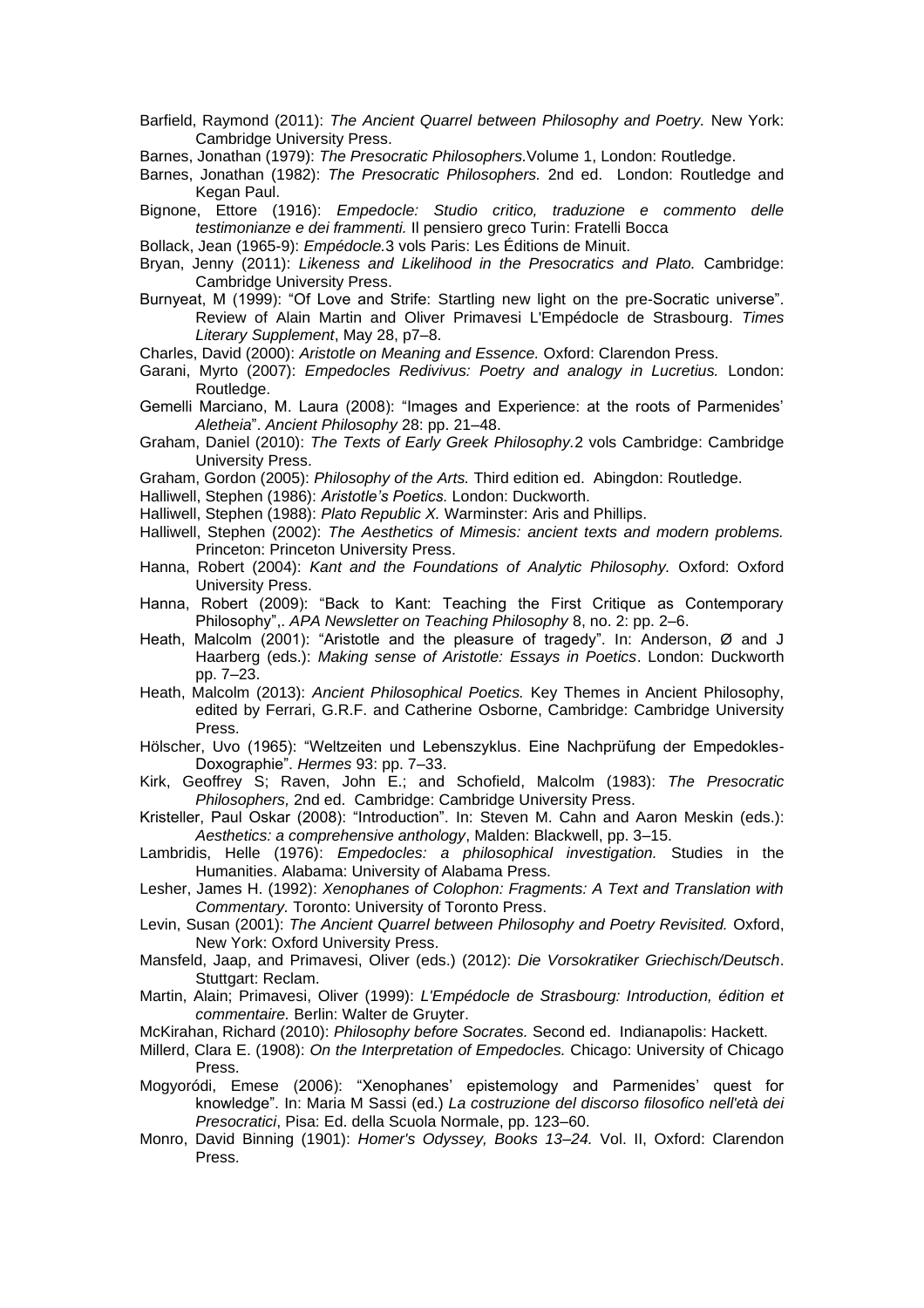- <span id="page-23-8"></span>Most, Glenn W. (2011): "What ancient quarrel between philosophy and poetry?". In: Pierre Destrée and Fritz-Gregor Herrmann (eds.): *Plato and the Poets*. Leiden: Brill, pp. 1– 20
- <span id="page-23-3"></span>Mothersill, Mary (2003): "Make-believe morality and fictional worlds". In: Bermúdez, J and J Gardner, eds. *Art and Morality*. London and New York: Routledge 4 4, pp. 74–94.

<span id="page-23-5"></span>Murdoch, Iris (1970): *The Sovereignty of Good.* London: Routledge and Kegan Paul.

- <span id="page-23-0"></span>Murdoch, Iris (1977): *The fire and the sun: why Plato banished the artists.* Oxford: Oxford University Press.
- <span id="page-23-12"></span>Nelis, Damien (2004): "Georgics 2. 458–542: Virgil, Aratus and Empedocles". *Dictynna [En ligne]* 1. Published electronically 25 novembre 2010. [http://dictynna.revues.org/161.](http://dictynna.revues.org/161)
- <span id="page-23-7"></span>Nightingale, Andrea Wilson (1993): "The Folly of Praise: Plato's Critique of Encomiastic Discourse in the *Lysis* and *Symposium*", *The Classical Quarterly* 43, no. 1, pp. 112– 30.
- <span id="page-23-6"></span>Nightingale, Andrea Wilson (1995): *Genres in Dialogue: Plato and the Construct of Philosophy.* Cambridge: Cambridge University Press.
- <span id="page-23-1"></span>Nussbaum, Martha C. (1986): *The Fragility of Goodness: luck and ethics in Greek Tragedy and Philosophy.* Cambridge: Cambridge University Press.
- <span id="page-23-10"></span>Nussbaum, Martha C. (1990): "Form and Content: Philosophy and Literature". In: Martha C. Nussbaum (eds.): *Love's Knowledge*. Oxford: Oxford ; New York : Oxford University Press, pp. 3–53.
- <span id="page-23-2"></span>Nussbaum, Martha C (2001): *Upheavals of thought: the intelligence of emotions.* Cambridge: Cambridge University Press.
- O'Brien, Denis (1969): *Empedocles' Cosmic Cycle: A reconstruction from the fragments and secondary sources.* Cambridge: Cambridge University Press.
- O'Brien, Denis (1981): *Pour interpreter Empédocle.* Leiden: Brill.
- O'Brien, Denis (2005): "Apologia pro vita sua". In: John Dillon and Monique Dixsaut (eds.): *Agonistes; Essays in Honour of Denis O'Brien*. Aldershot: Ashgate, pp. ix–xli.
- <span id="page-23-18"></span>Osborne, Catherine (1987a): "Empedocles Recycled". *Classical Quarterly* 37, pp. 23–50.
- <span id="page-23-19"></span>Osborne, Catherine (1987b): *Rethinking Early Greek Philosophy.* London: Duckworth.
- <span id="page-23-11"></span>Osborne, Catherine (1997): "Was Verse the Default Form for Presocratic Philosophy?". In Catherine Atherton (eds.): *Form and Content in Didactic Poetry*, Bari: Levente Editori, pp. 23–35.
- <span id="page-23-22"></span>Osborne, Catherine (1999a): "Letter to the editor". *Times Literary Supplement*, June 4.
- <span id="page-23-4"></span>Osborne, Catherine (1999b): ""No" means "Yes": the seduction of the word in Plato's *Phaedrus*". *Proceedings of the Boston Area Colloquium in Ancient Philosophy* 15: p. 263–81.
- <span id="page-23-15"></span>Osborne, Catherine (2005): "Sin and Moral Responsibility in Empedocles's Cosmic Cycle". In: Apostolos L. Pierris (eds.) *The Empedoclean* Κ*ό*σμο*ς: Structure, Process and the Question of Cyclicity*. Patras: Institute for Philosophical Research Patras, pp. 283– 308.
- <span id="page-23-23"></span>Panzerbeiter, Friedrich (1844): *Beiträge zur Kritik und Erklärung des Empedokles (diss.).* Einladungs-Programm des Gymnasium Bernhardinum in Meiningen Meiningen.
- <span id="page-23-9"></span>Peramatzis, Michail (2011): *Priority in Aristotle's Metaphysics.* Oxford: Oxford University Press.
- <span id="page-23-14"></span>Pierris, Apostolos L. (eds.) (2005): *The Empedoclean* Κ*ό*σμο*ς: Structure, Process and the Question of Cyclicity.* Patras: Institute for Philosophical Research Patras.
- <span id="page-23-21"></span>Primavesi, Oliver (2002): "Lecteurs antiques et byzantins d'Empédocle de Zenon à Tzértzès". In: André Laks and Claire Louguet (eds.): *Qu'est-ce que la Philosophie Présocratique*, Cahiers de Philologie, vol. 20. Villeneuve d'Ascq: Presses Universitaires du Septentrion.
- <span id="page-23-16"></span>Primavesi, Oliver (2005): "The Structure of Empedocles' Cosmic Cycle". In: Apostolos L. Pierris (ed.): *The Empedoclean* Κ*ό*σμο*ς: Structure, Process and the Question of Cyclicity*, Patras: Institute for Philosophical Research Patras, pp. 245–64.
- <span id="page-23-13"></span>Primavesi, Oliver (2006): "Empedokles in Florentiner Aristoteles-Scholien". *Zeitschrift für Papyrologie und Epigraphik* 157, pp. 27–40.
- <span id="page-23-17"></span>Primavesi, Oliver (2008): *Empedokles Physika I: eine Rekonstruktion des zentralen Gedankengangs.* Archiv für Papyrusforschung Berlin: De Gruyter.
- <span id="page-23-20"></span>Primavesi, Oliver (2016): "Empedocles' Cosmic Cycle and the Pythagorean *Tetractys*". *Rhizomata* 4, pp. 5–29.